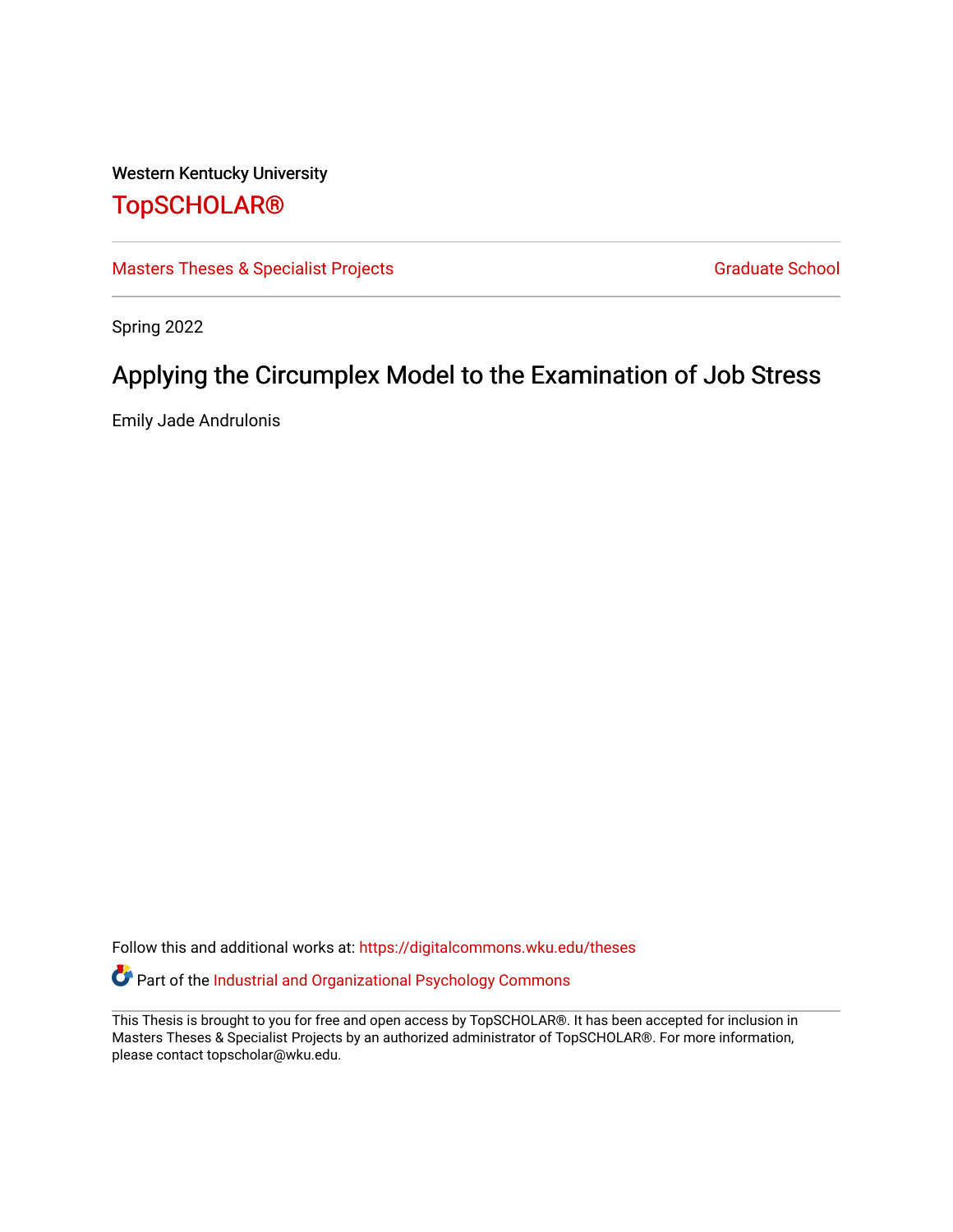# APPLYING THE CIRCUMPLEX MODEL TO THE EXAMINATION OF JOB STRESS

A Thesis Presented to The Faculty of the Department of Psychological Sciences Western Kentucky University Bowling Green, Kentucky

> In Partial Fulfillment Of the Requirements for the Degree Master of Science

> > By Emily Jade Andrulonis

> > > May 2022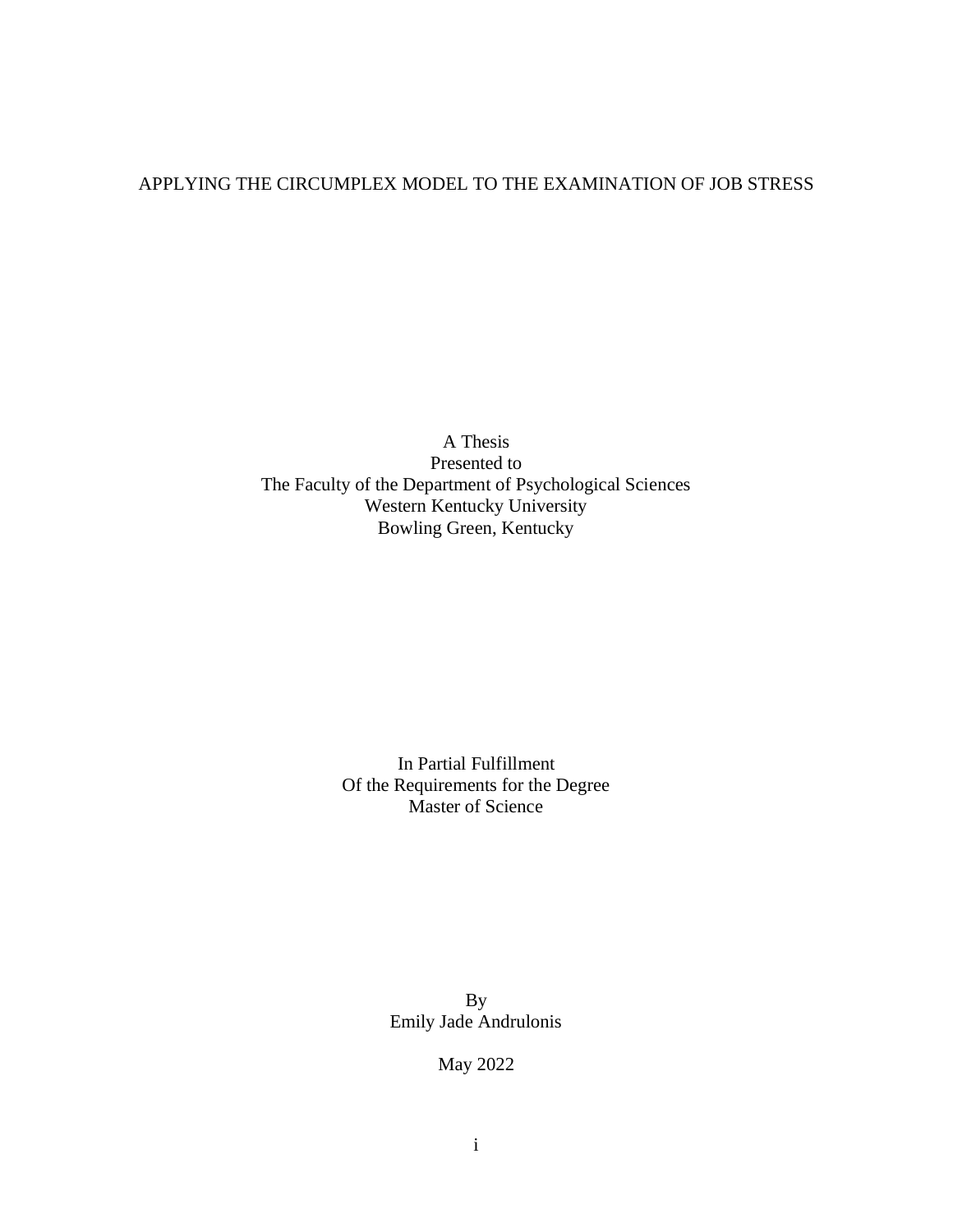# APPLYING THE CIRCUMPLEX MODEL TO THE EXAMINATION OF JOB STRESS

Date Recommended<sup>04/13/2022</sup>

\_\_\_\_\_\_\_\_\_\_\_\_\_\_\_\_\_\_\_\_\_\_\_\_\_\_\_ Katrina Burch, Director of Thesis

\_\_\_\_\_\_\_\_\_\_\_\_\_\_\_\_\_\_\_\_\_\_\_\_\_\_\_

\_\_\_\_\_\_\_\_\_\_\_\_\_\_\_\_\_\_\_\_\_\_\_\_\_\_\_

Reagan Brown

Matthew Woodward

Ranjit T. Koodali 04/22/2022<br>Associate Provost for Research Date Associate Provost for Research and Graduate Education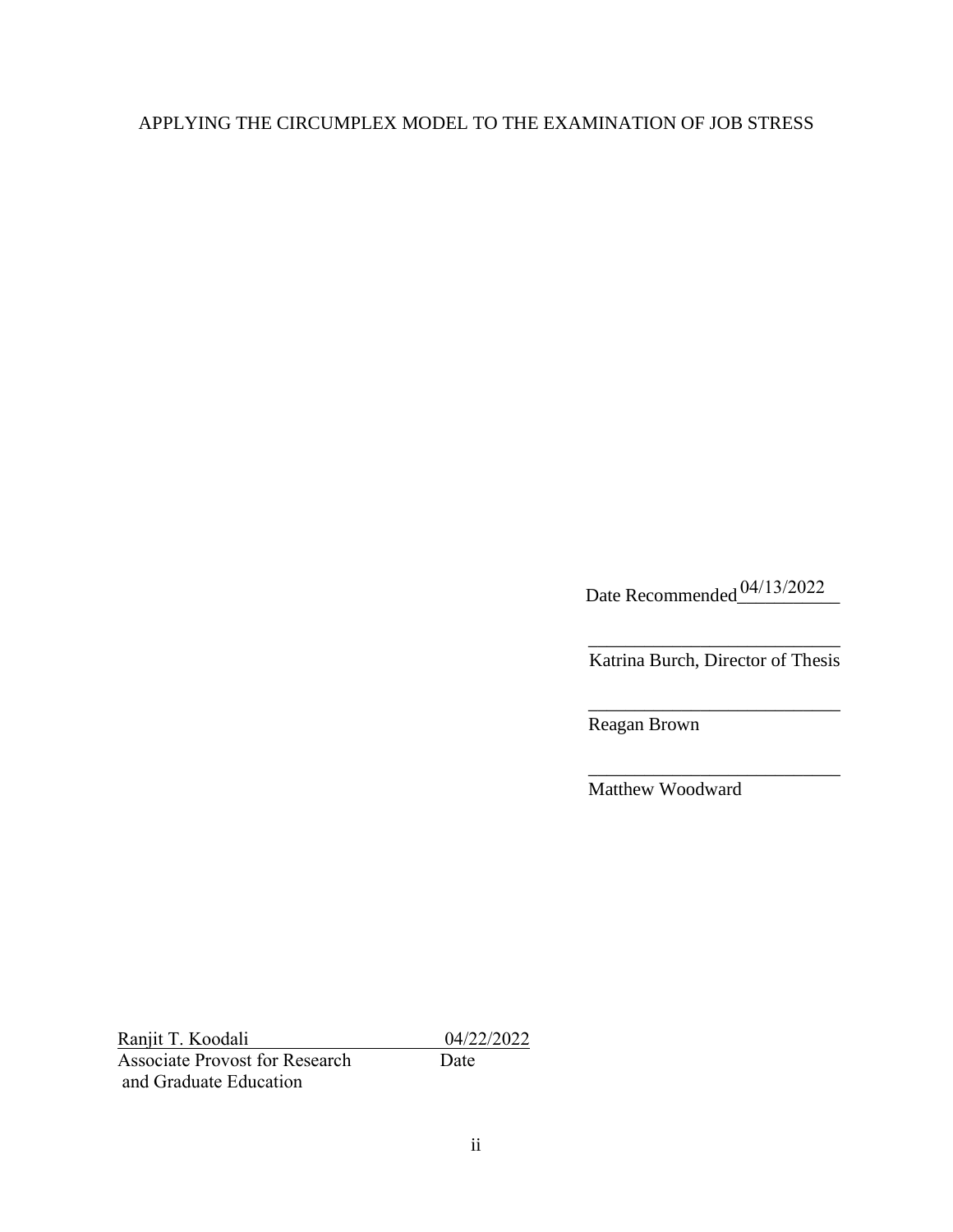### APPLYING THE CIRCUMPLEX MODELTO THE EXAMINATION OF JOB STRESS

Emily Jade Andrulonis May 2022 Pages Directed by: Dr. Katrina Burch, Dr. Reagan Brown, Dr. Matthew Woodward Department of Psychological Sciences Western Kentucky University This study investigated job stress as a dynamic phenomenon and the possibility of job stress spin. The concept of spin is typically associated with affect and examined using the Circumplex Model of Affect. In an effort to better assess job stress, the circumplex model was adapted to reflect the dynamic nature of job stress. One preexisting data set is utilized in this study. In the sample, burnout was collected once using the Oldenberg 15-item Burnout Inventory; experiences of job stress were also collected once using the Stanton measure of work stress. Two items, pumped and excited, were added in the measure of work stress scale. The measure of work stress items was used to calculate job stress spin. A multilevel hierarchical regression was conducted with daily mean job stress and daily job stress spin serving as predictors, controlling for positive and negative affect, trait anger, and job control. Burnout served as the outcome in both steps of the regression. It was hypothesized that daily job stress spin will be associated with incremental variance in associated outcomes, such as burnout, over daily mean job stress. The hypothesized research questions were supported. Daily job stress spin was a significant predictor of burnout and did predict significant variance over daily mean job stress.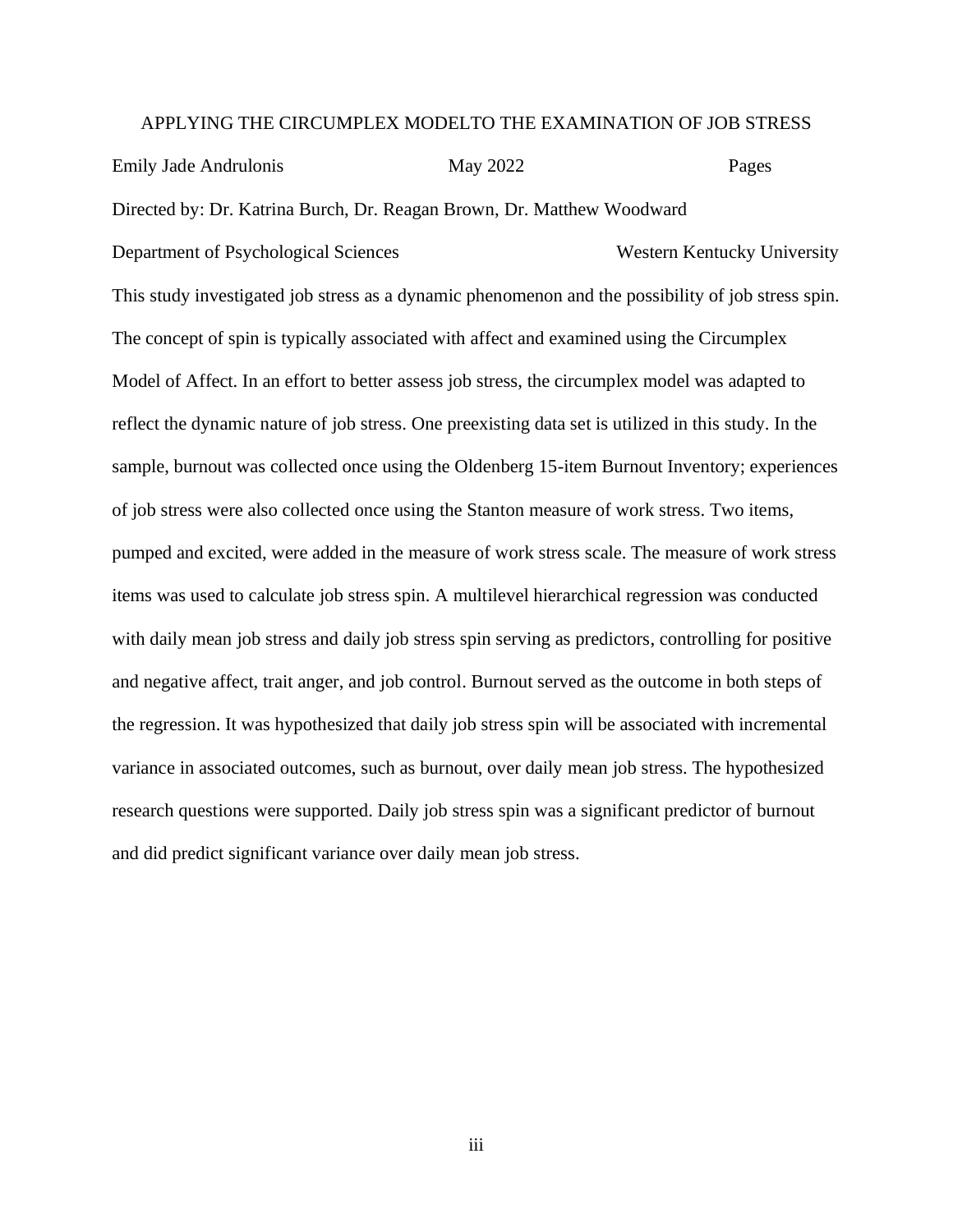I dedicate this thesis to my grandfather, Thomas Andrulonis. His love has carried me through life and continued to do so even after his passing during my first year. Thank you for being with me every step of the way, in life and after.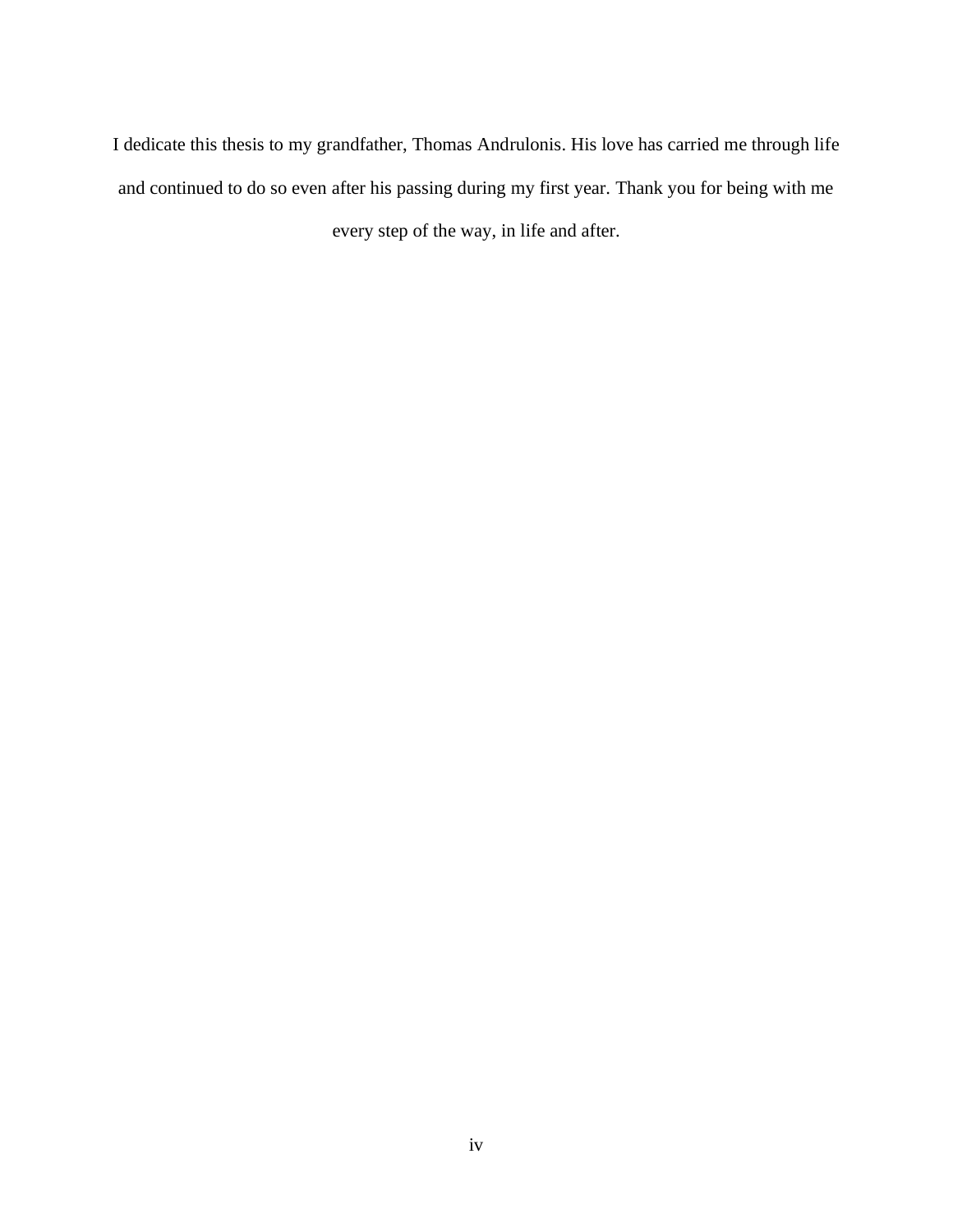## ACKNOWLEDGEMENT

I would like to acknowledge my mentor, Dr. Katrina Burch for her guidance and efforts in making this thesis possible. Thank you for the times you showed immense grace when I may have not deserved but desperately needed it and for the times you exhibited tough love in order to push me to my potential. I will leave this program better than I entered it because of you and your mentorship. For that, I am forever grateful. Thank you to Dr. Matthew Woodward, for supporting my interests and serving on my thesis committee. Thank you to Dr. Reagan Brown, for being a wonderful teacher over the past two years and serving on my thesis committee.

Additionally, I would like to acknowledge my parents, Barry and Sue Andrulonis as well as my partner, Kyle Johns. Your continuous support and encouragement as I pursue my goals has been more important than you will ever know. Thank you for keeping me focused and helping me see the bigger picture when I got lost in the weeds. I am eternally grateful for your love during this journey.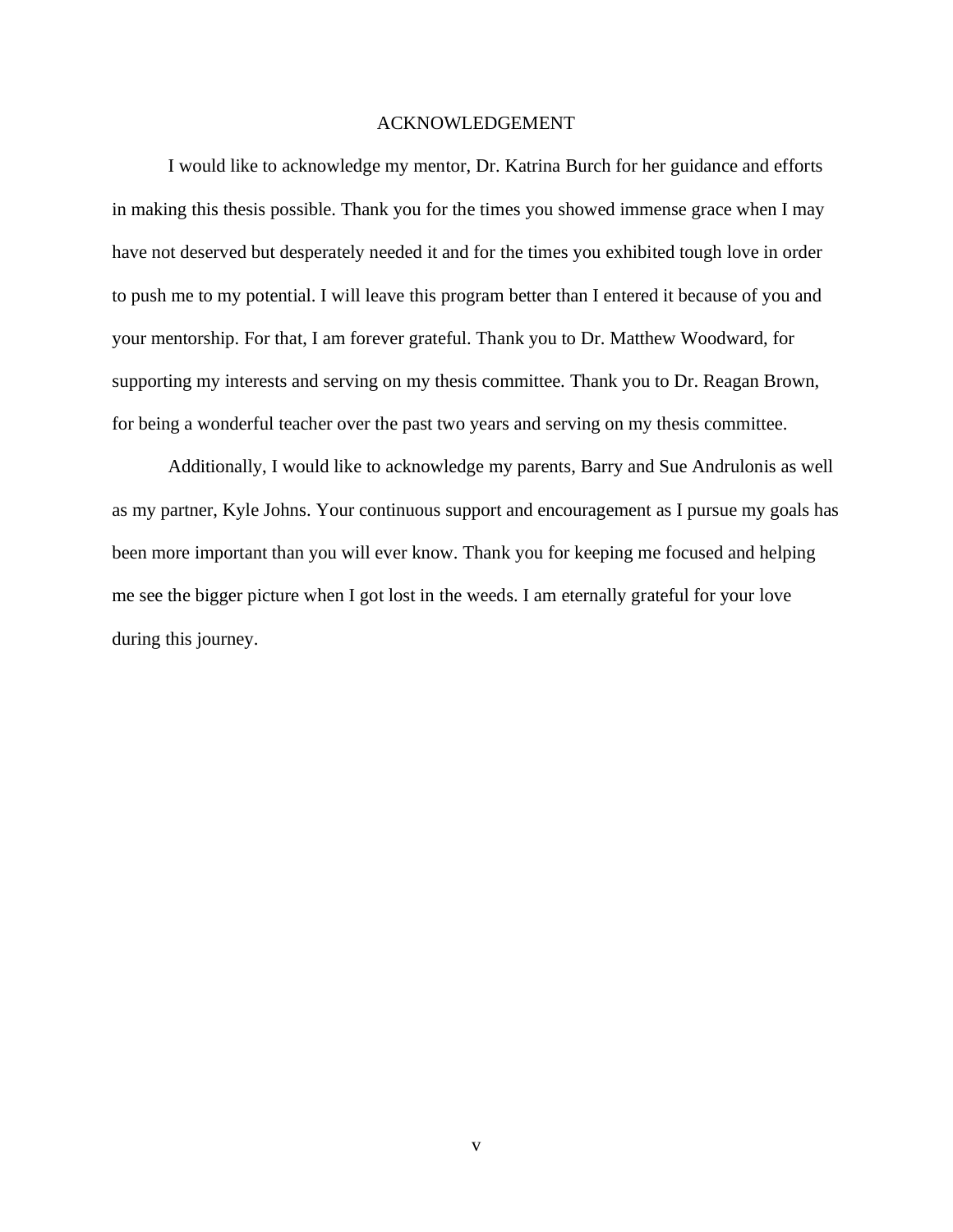# Table of Contents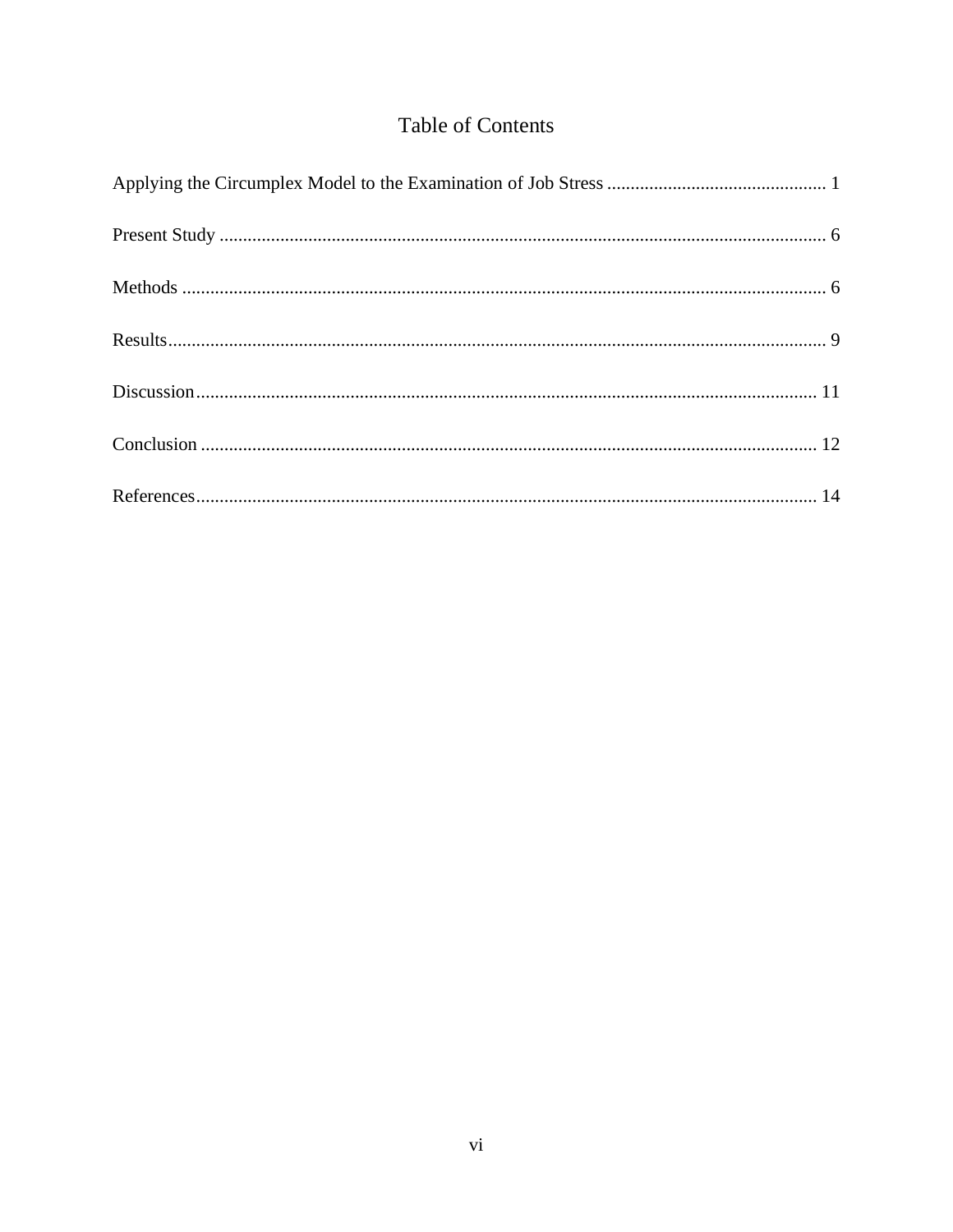# List of Tables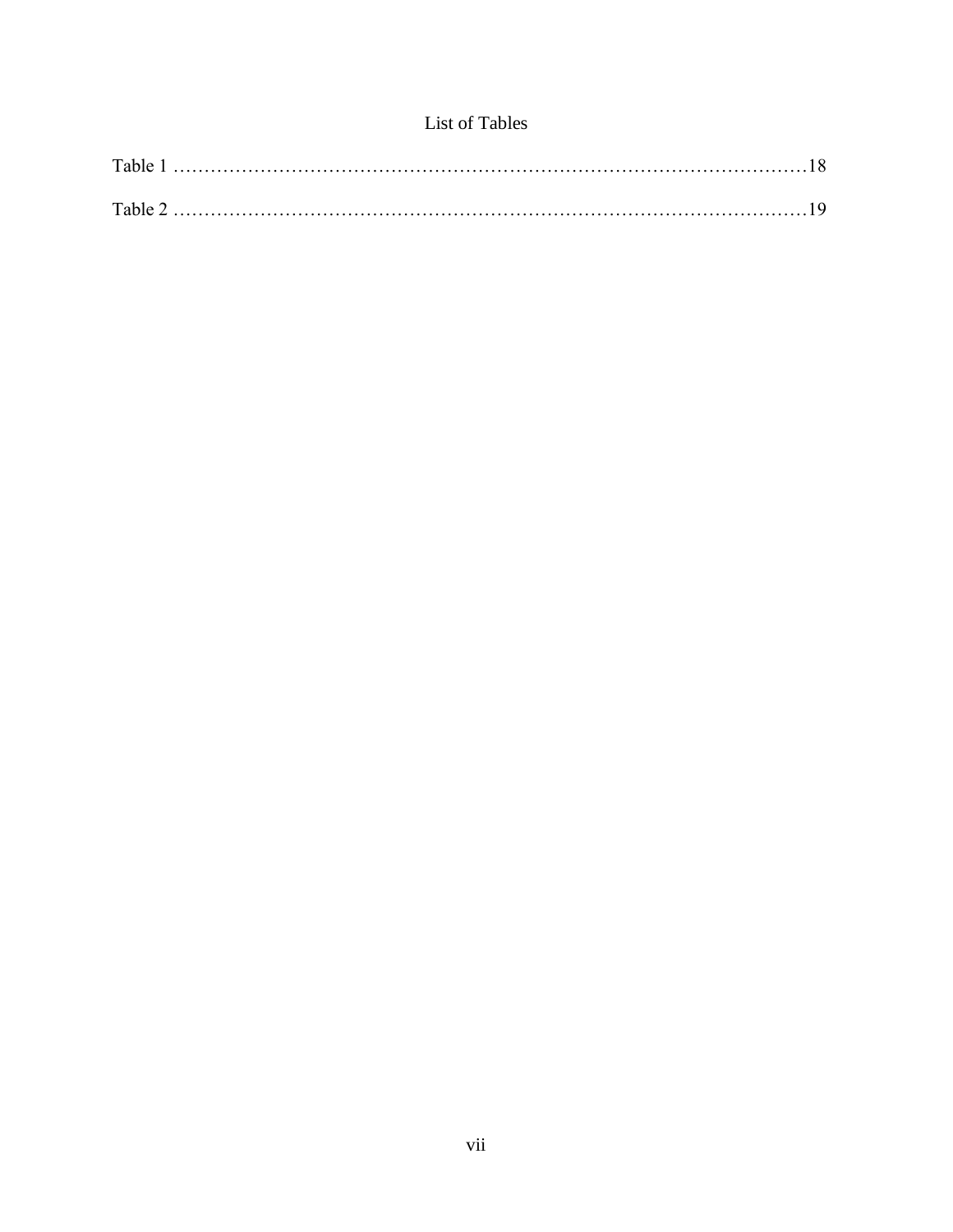# List of Figures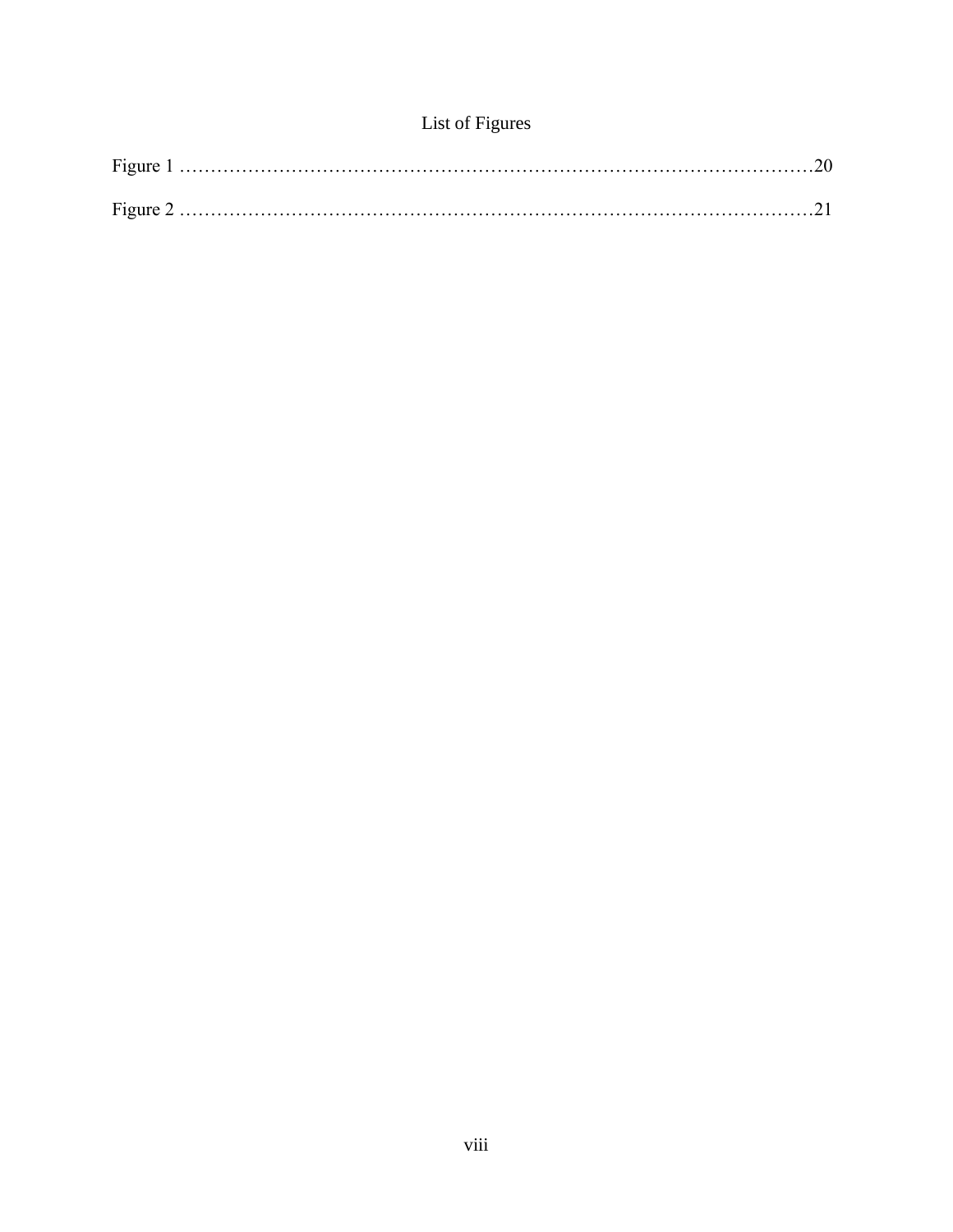### **Applying the Circumplex Model to the Examination of Job Stress**

<span id="page-9-0"></span>Stress is ubiquitous; it permeates every life domain. One domain in which stress can occur frequently is work. The amount of job stress an individual experiences will vary; some may experience minimal job stress, others may experience excessive job stress. What's more, some will experience regular, possibly daily, fluctuation in their experience of job stress. Between and within persons daily fluctuation of job stress makes job stress a dynamic phenomenon. I propose that the dynamic nature of job stress can lead to spin, hereafter referred to as job stress spin (JSS). The concept of spin is typically associated with affect and examined using the Circumplex Model of Affect. Adapting the circumplex model to examine the dynamic nature of job stress may provide better utility in examining job stress and its associated outcomes. Therefore, I propose that job stress spin will predict incremental variance in associated outcomes, such as burnout, over daily mean job stress.

#### **Conceptualizing and Understanding Job Stress**

The body's reaction to a change that requires a physical, mental, or emotional adjustment or response is called, "stress". The event, context, or demand that leads to change is called a "stressor", (Truxillo, 2016). Nearly two-thirds of employees (65%) (Truxillo, 2016) cite their work as significant source of their stress; however, not everyone responds to stress in the same way. Some individuals may experience stress when they face the smallest challenges while others can handle extreme situations without enduring stress (Truxillo, 2016). There are many models and theories of stress, which serve as explanatory frameworks which help us to understand stress.

According to the Transactional Model of Stress and Coping (Lazarus & Folkman, 1984), stress is not necessarily generated from an event, but how an individual interprets an event. The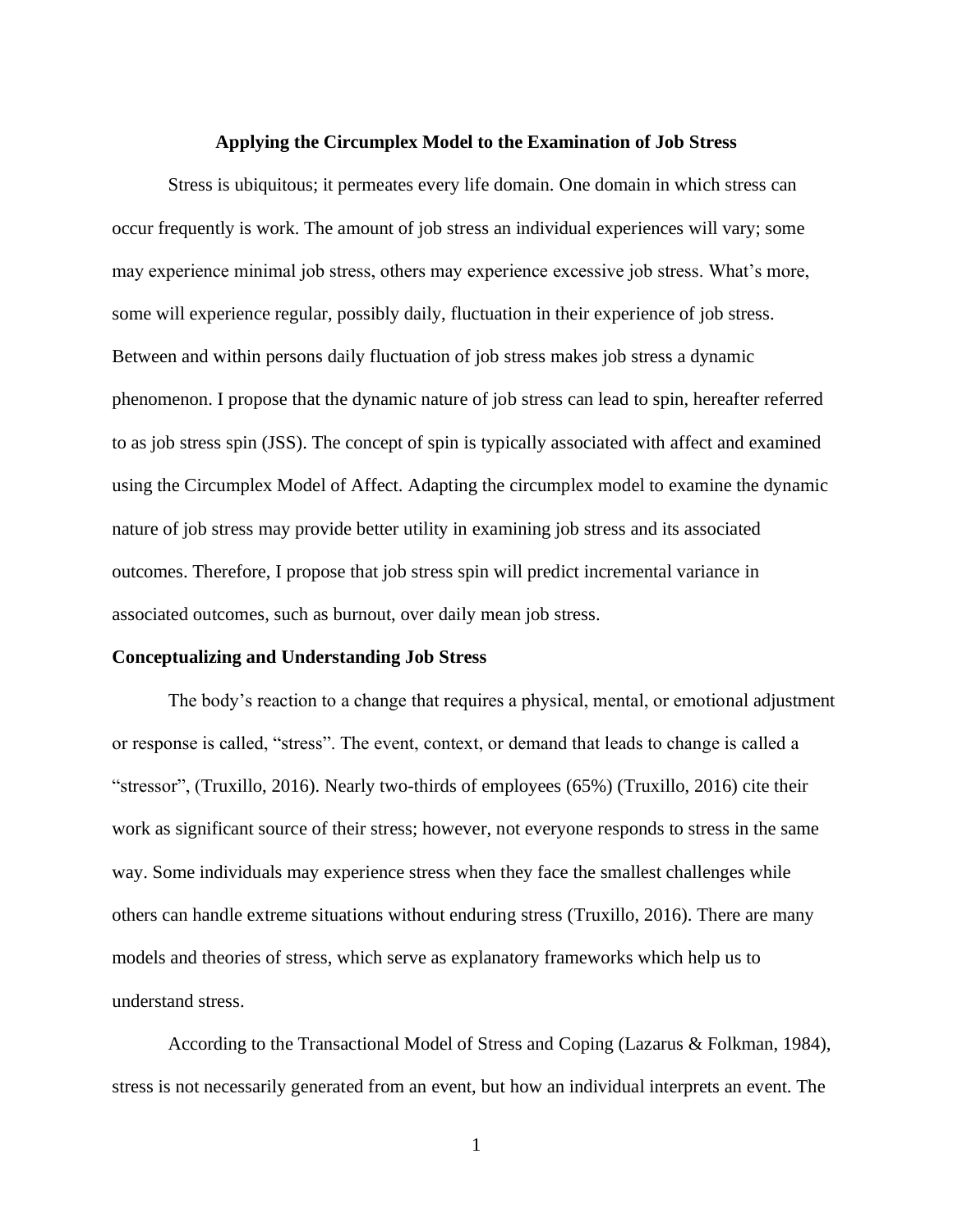transactional model explains why people can have different levels of stress even if they are experience the same stressful event. The interpretation of the event as stressful is followed by an emotional response, in other words, coping. Just as everyone interprets stressful events differently, everyone copes differently as well. For the Transactional Model of Stress and Coping, it is important to understand that stress is a process and the cognitive, affective, and coping factors must be understood as well to truly understand stress (Lazarus, 1999).

The Cybernetic Theory of Stress suggests that short-term dynamics (i.e., processes that develop within a workday) fluctuate within longer-term dynamics (i.e., strain reactions); Edwards, 1992). In other words, the cybernetic approach suggests that stress is a dynamic phenomenon, which may be associated with physical, psychological, and behavioral strain outcomes. Therefore, the investigation of job stress and associated outcomes may be more appropriately investigated through dynamic model lens, such as the circumplex model.

#### **Outcomes Associated with Job Stress**

Job stress is associated with many detrimental individual and organizational outcomes. These outcomes include both psychological and physical outcomes such as burnout, decreased job satisfaction, spillover, decreased sleep quality, and cardiovascular issues (Hege et al., 2019). When employees experience negative individual outcomes associated with job stress, it can lead to decreased productivity, increased absenteeism, and increased turnover, to name a few. Negative outcomes of job stress can lead to expensive issues for organizations.

Burnout is a stress syndrome, stemming from chronic emotional and interpersonal stressors on the job. The syndrome is defined by three dimensions: exhaustion, cynicism, and inefficacy (Maslach et al., 2001). Work-related negative experiences, such as job stress, have an impact on burnout (Bakker et al., 2004). As job stressors reduce individual's ability to gain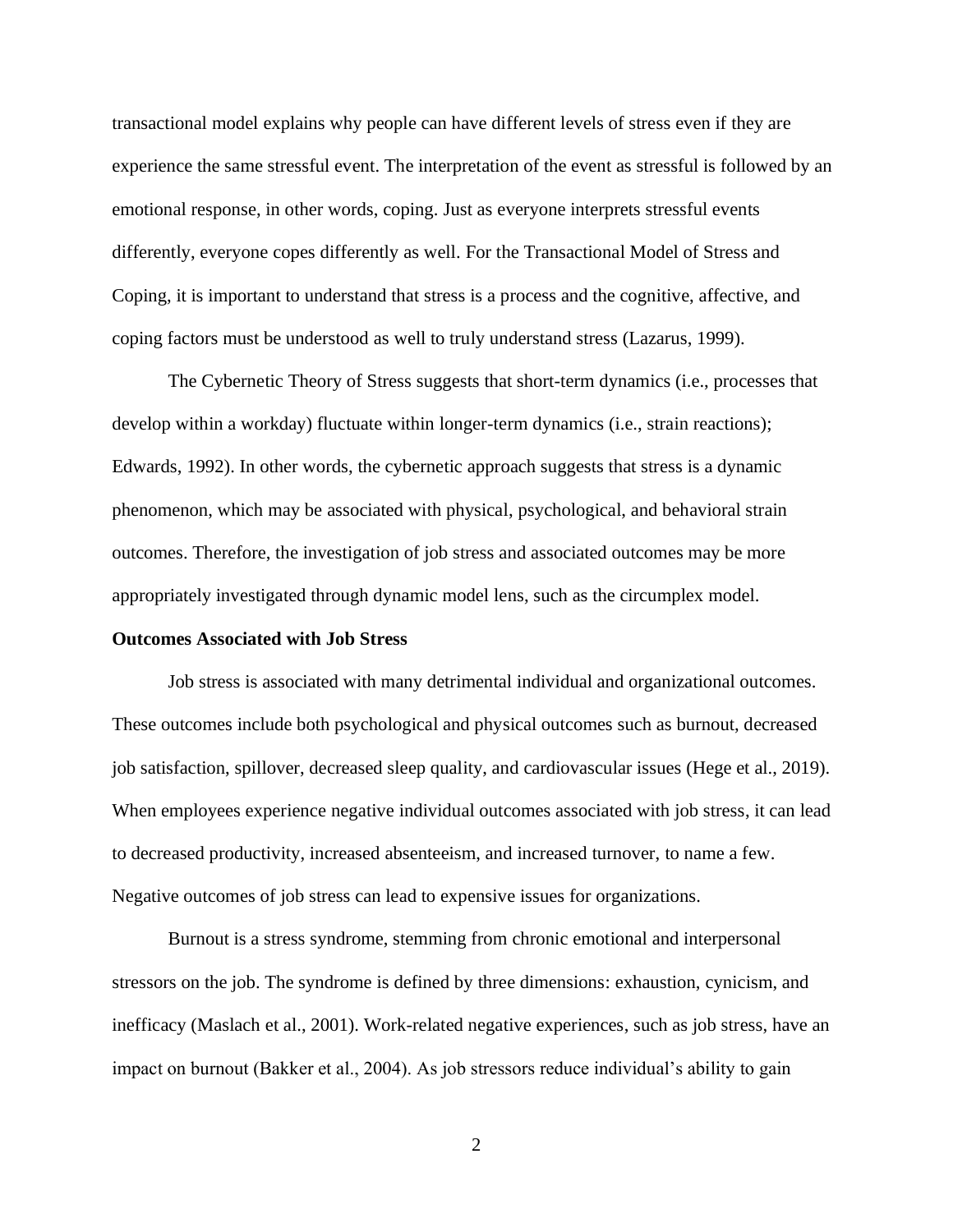control over their work environment, mental, emotional and physical fatigue begin to set in, leading to the prolonged response of burnout (Bakker et al., 2004).

Spillover is the process of linking the work and home domains (Sonenetage & Binnewies. 2013). When employees experience high levels of job stress, that stress can spillover into their lives once they get home from work. It can cause a strain on their relationships with their family and the strain on their family can then cross back over and effect their work attitudes. If their job is causing so much stress to create spillover and interfere with their home life, employees may experience more dissatisfaction with their career and have lower affective commitment (Carlson et al., 2018).

Job stress has a negative effect on employee productivity. Some individuals may start using procrastination as away of avoiding stressful work and deadlines which results in work being done at the last minute and lacking attention to detail or quality control (Murali et al., 2017). Employees might experience a lack of motivation and job satisfaction when they are experience high amounts of job stress as the stress overcomes the enjoyment and interest they may have originally had for their career (Pandey, 2020).

Job stress does not just take a toll on employees' performance or feelings about work, it impacts their physical health as well. Studies show that higher levels of stress are associated with poorer health for individuals (Mohemmend et al., 2019). Health issues causes by job stress account for 23 lost days per person on average (Murali et al. 2017). A 2018 study found that men with cardiometabolic disease had their risk of death significantly increased when they experienced high levels of job stress (Kivimaki et al., 2018). Job stress is also related to impaired sleep (Sonnentag et al., 2016), which can exacerbate negative individual and organizational outcomes associated with job stress.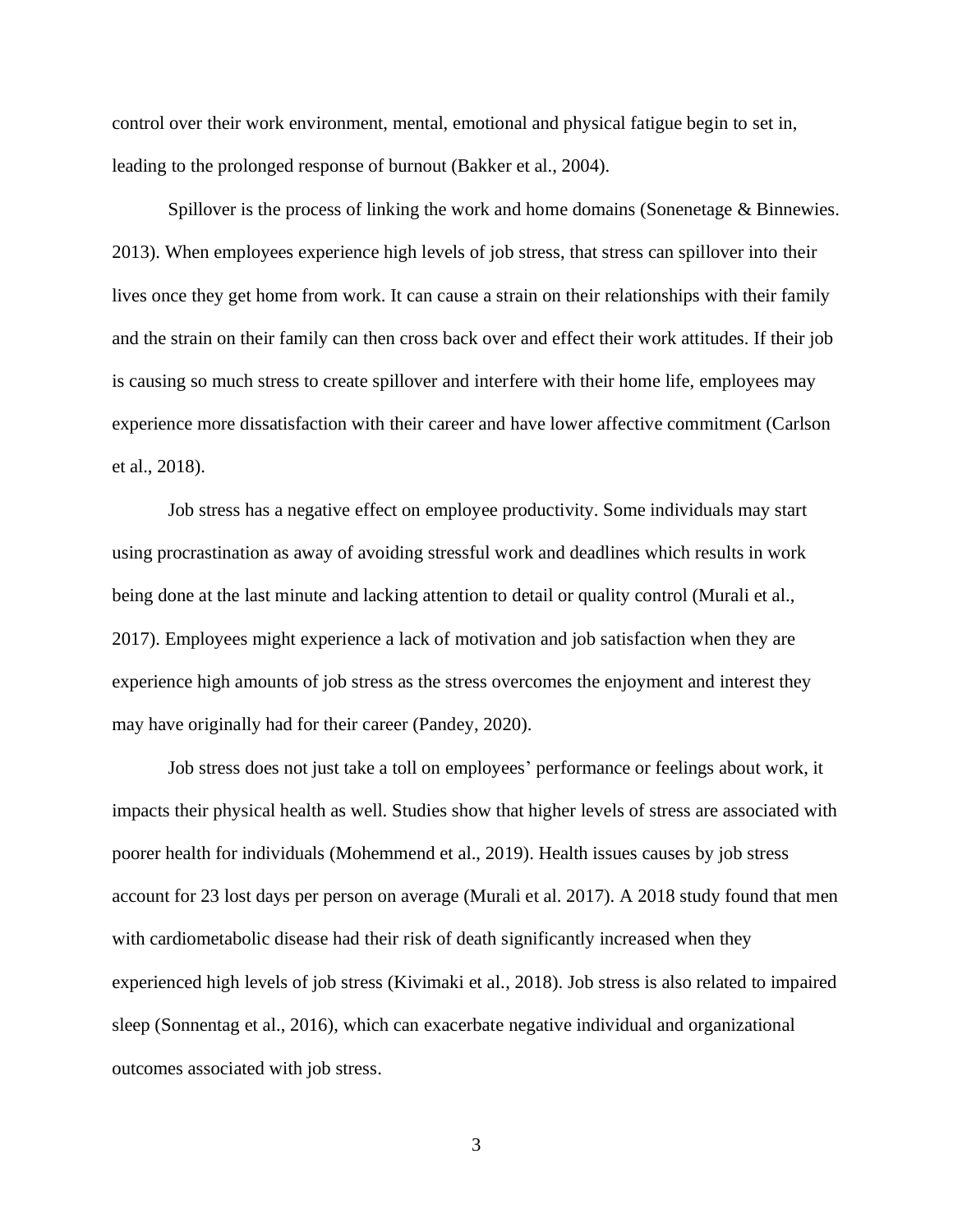# **Understanding and Extending the Circumplex Model of Affect**

To adapt the Circumplex model to the examination of job stress, I will first discuss the Circumplex model of Affect. Affect is defined as any experience of feeling or emotion, from a simple to complex sensation of feeling (Beal et al., 2013). Affect exists on a continuum that ranges from positive to negative. Positive affect is usually more predictable than negative affect and is associate with less strain on individuals (Clark et al., 2018). Negative affect is less predictable and the duration of negative affect is more influential on an individual. Negative affect also tends to linger; negative affect from yesterday can lead to more negative affect today (Beal & Ghandour, 2011). Affect spin encompasses the fluctuation that individuals experience with both positive and negative affect (Uy et al., 2017).

Affect spin is investigated using the Circumplex Model of Affect. Affect spin explores how individuals experience changes in affect on a regular basis and how those change impact emotional resources, stress levels, and even decision making. Affect spin can be defined as a variation from one affect state to a quantifiably different affect state in a short period of time (Beal et al., 2013). Affective experiences are categorized along two core dimensions, valence and arousal (Jung et al., 2015). Valence describes the level of pleasure an emotional experience incites while arousal described how activated or deactivated the experience is (Jung et al, 2015). In the Circumplex Model of Affect (presented in Figure 1), pleasure and misery are the two ends of the valence continuum; whereas arousal and sleepiness are the two ends of the arousal continuum (Russel, 1980). Individuals can experience either high affect spin or low affect spin, and the degree to which individuals experience affect spin can vary. For example, an employee may experience affective states of calm, bored, and interested in their position, which would be considered low affect spin; these affective states are relatively similar and do not require a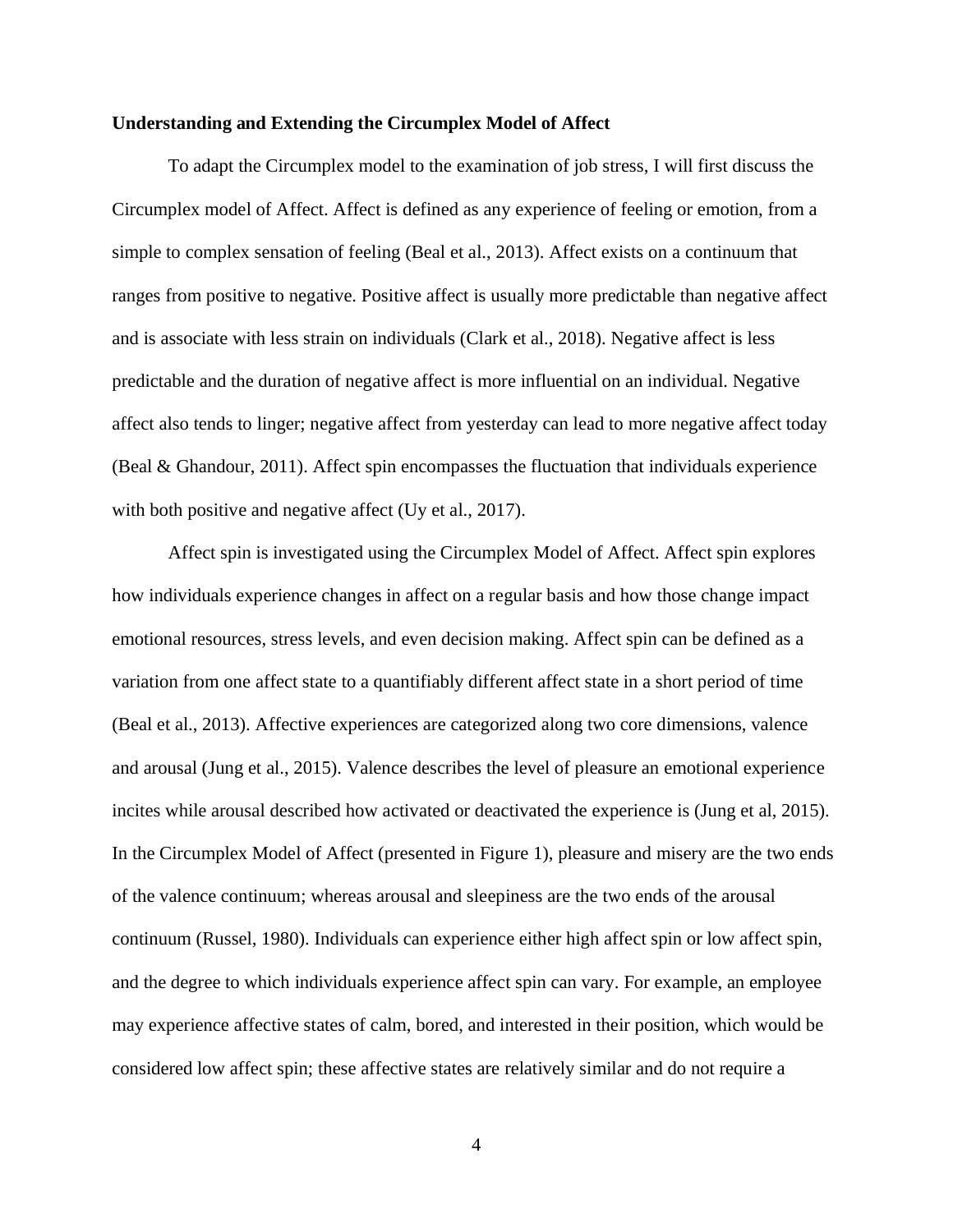considerable amount of emotional resources when shifting from one affective state to another (Beal et al., 2013). In contrast, an employee who experiences affective states of being relaxed, nervous, excited, and frustrated in one day would likely experience high affect spin (Clark et al., 2018). When one experiences affective states that exist in different quadrants of the Circumplex Model of Affect in a relatively short amount of time (i.e., across a single day and/or across a few days), this requires a considerable amount of emotional resources to regulate feelings when an individual is transitioning through affective state (Clark et al., 2018).

One of the most resource-depleting activities is regulating emotions and, with high affect spin, emotion regulation is occurring frequently (Beal et al., 2013). Affective states that are unanticipated require greater effort to control the emotions and expressions, associated with them. Therefore, high affect spin, in which affective states are unpredictable, will consume more emotional resources for individuals, leading to strain and other negative outcomes.

While affect spin drains emotional resources, it can also impact the reactions, decisions, and judgements of an individual (Uy et al., 2017). Individuals who experience high affect spin are more likely to have more extreme reactions to any affect-inducing event, compared to their low-affect spin counterparts (Uy et al., 2017). An individual's physiological state also plays a role in affect spin. If an individual experiences high affect spin, they may experience adverse effects to their physiological state such has fatigue or high blood pressure. Moreover, if an individual has a sudden change in physiological state, it can cause a change in how they deal with affect changes, making affective events more stressful, and, thus, contributing to high levels of affect spin (Wulvik et al., 2019). Affect spin seeps into an individual's ability to make judgement calls. When an employee is experiencing particularly high affect spin, their ability to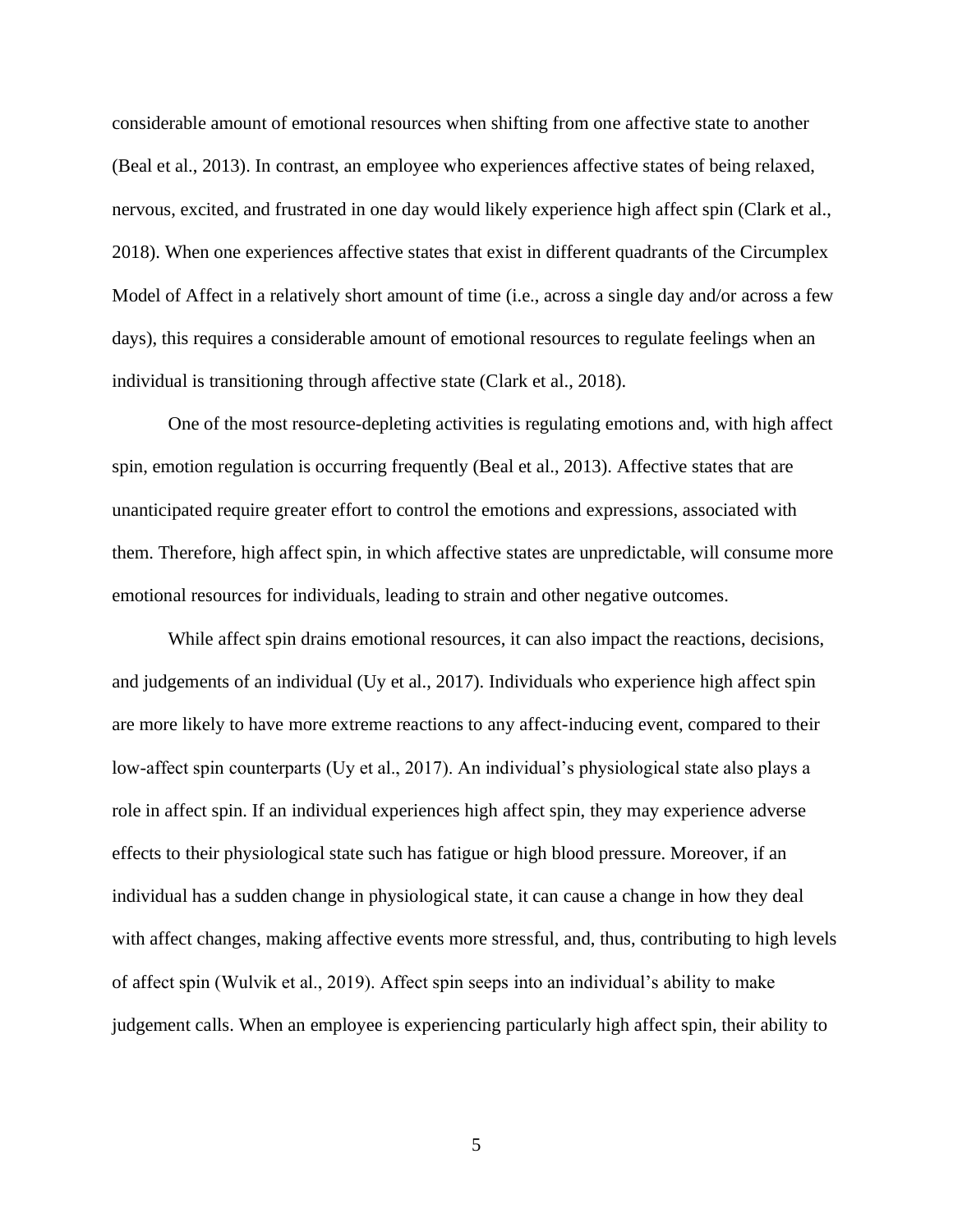make decisions, judgements and take actions can be negatively impacted. What would usually be a logical and strategic decision may become more emotionally based (Uy et al., 2017).

### **Present Study**

<span id="page-14-0"></span>In the present study, I will examine job stress as a dynamic phenomenon, and propose that the examination of job stress spin will predict incremental variance over daily mean job stress with burnout. My research questions are as follows:

*Research Question 1:* Can job stress, as a dynamic phenomenon, be examined through the adaptation of the circumplex model?

*Research Question 2:* Does job stress spin predict burnout over and above traditional measure of job stress as a dynamic phenomenon?

Currently, there is no existing literature exploring the adaption of the circumplex model to job stress, nor investigating job stress spin. This study will add to the existing literature of job stress as a dynamic phenomenon and possible suggest a better way to measure job stress than the traditional measures.

# **Methods**

# <span id="page-14-1"></span>**Data**

Data were collected in 2018 over five working days (Monday through Friday). The sample was made up of working adults who were employed outside of the home for 35 or more hours per week.

# **Participants**

The sample consisted of 112 participants. Most of the participants were white (74.6%) and male (54.3%). Additionally, a majority of these participants had a four-year college degree (52.9%), single and never married (39.9%), and earned an annual income between \$25,000 to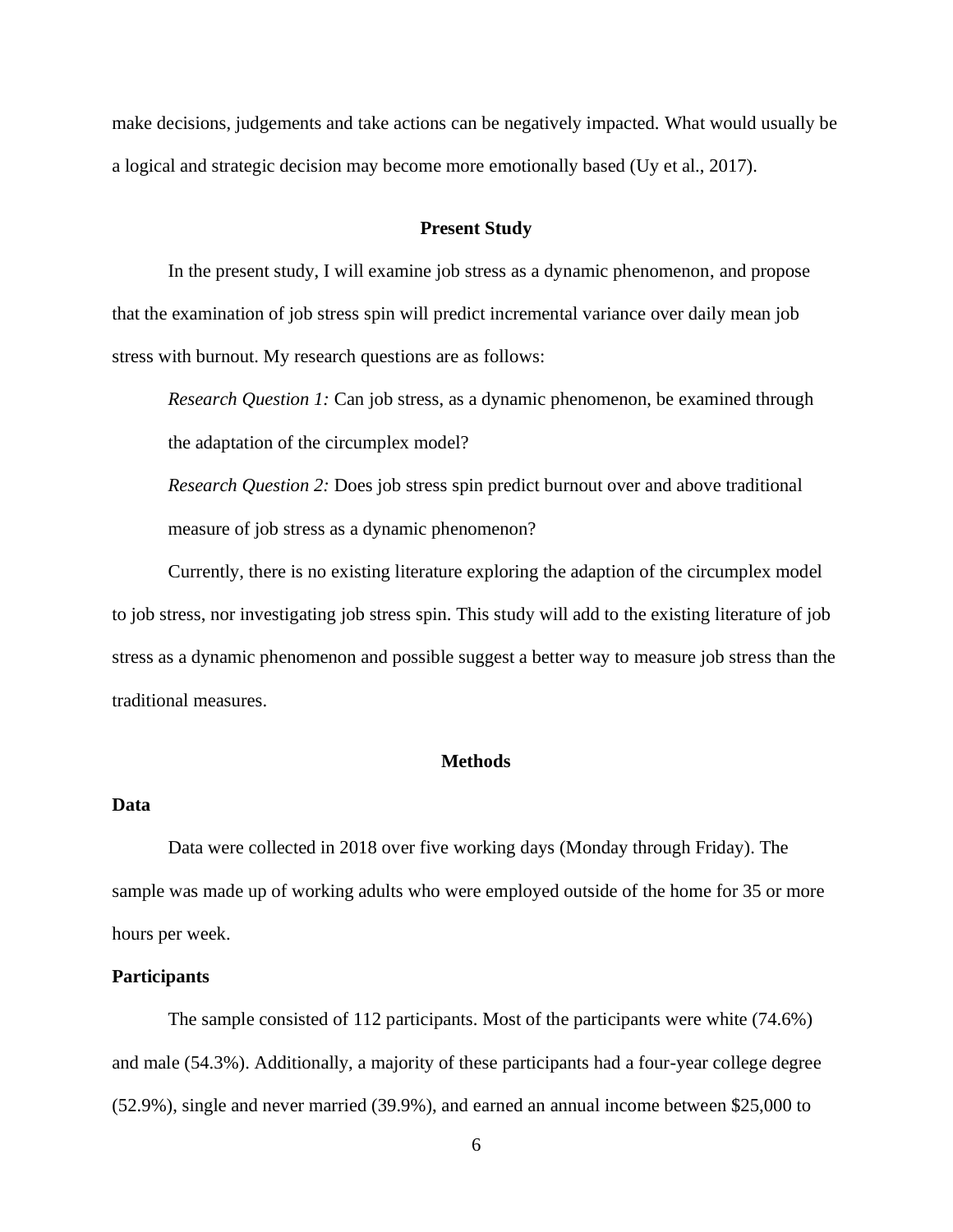\$50,000 (31.2%). Most of the participants worked five days a week (89.9%) on a regular daytime schedule. The mean age was 35.79 years (*SD* = 9.61). Participants had an average tenure of 5.94  $(SD = 4.47)$  years in their position.

# **Measures**

*Burnout* was collected at one time using the 15-item Oldenberg Burnout Inventory (Demerouti & Bakker, 2001), approximately 2 weeks following the collection of daily job stress. Burnout is comprised of two dimensions, emotional exhaustion and disengagement. For the purposes of my research, I calculated an overall Burnout score as well as the dimension score for emotional exhaustion. An example item is, "After work, I tend to need more time than in the past in order to relax and feel better." Responses were assessed along a 5-point Likert-type scale ranging from *strongly disagree* to *strongly agree.* Both overall burnout and emotional exhaustion demonstrated good internal consistency. Cronbach's  $\alpha$  = .903 (overall burnout); Cronbach's  $\alpha$  = .886 (emotional exhaustion).

*Job stress* was also collected via a daily dairy survey using the 14-tiem Job Stress in General scale (Stanton et al., 2001). In addition, two items, "pumped" and "excited," were added in order to better get at indicators in each quadrant of the Circumplex model. Responses were assessed via a 4-point forced choice Likert-type scale ranging from *strongly disagree* to *strongly agree*. Cronbach's  $\alpha$  = .929 - .958 across the five days of measurement.

# **Procedures**

Prior to conducting any data analyses, the job stress items were sorted into quadrants, adapted from the Circumplex Model of Affect. Two trained independent coders sorted the items into the quadrant. I served as the deciding opinion in any cases of disagreement among the coders. The items of hectic, demanding, pressured, stressful, and nerve wracking were sorted into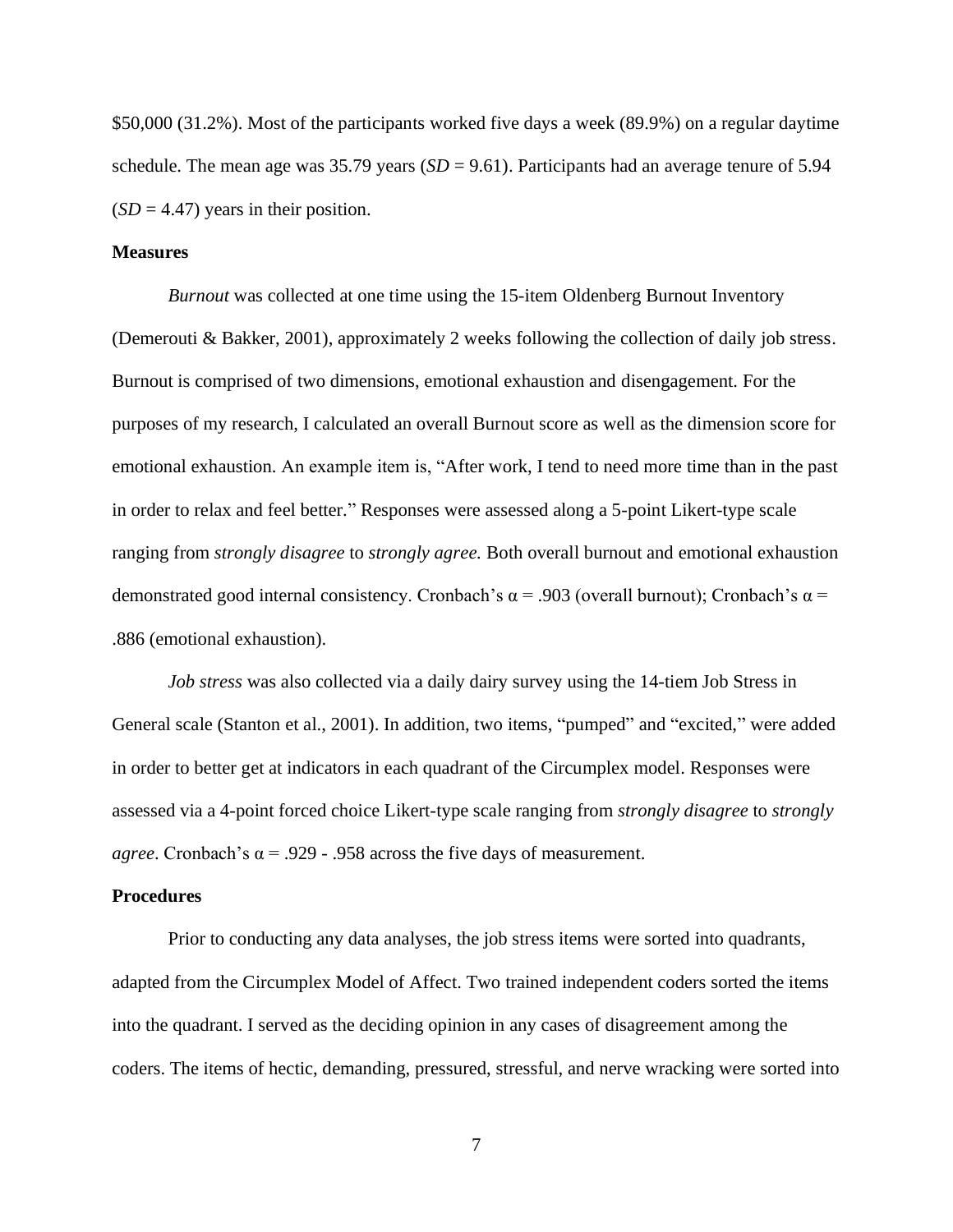the 90 degree to 180-degree quadrant (i.e., negative activation). Pushed, hassled, irritating, and "More stressful than I'd like", where items sorted into the 180 degree to 270-degree quadrant (i.e., negative deactivation). The items of calm, relaxed, comfortable, running smooth, and under control were sorted into the 270 degree to zero-degree quadrant (i.e., positive deactivation). Finally, the items of pumped and excited were sorted into the zero degree to 90-degree quadrant. This will serve as the Circumplex Model of Job Stress (i.e., positive activation). Please see Figure 2.

To analyze the data, the calculations for affect spin were adapted to calculate daily job stress spin. Items were averaged to compute daily positive activating (PA) items, negative activating (NA) items, and negative deactivating (ND) items (Richels et al., 2020). After this, valence and activation scores are calculated for each individual. The equation for valence is (PA)  $-(NA + ND)$  while the equation for activation is  $(PA + NA) - (ND)$ . Once these scores were calculated, pulse and spin was calculated. Calculations produce vectors. The length of each vector was calculated per person and averaged into one pulse indicator for each individual. This pulse indicator represents the amount of variation in the fluctuation among more intense and less intense states of job stress spin.

# $\sqrt{valence^2 + activation^2}$

Following the calculations for pulse, spin is calculated. Spin is the variability of responses on the grid measured by the angle of each vector (Richels et al., 2020). Widely different angles represent more spin throughout the coordinate system. In order to compute spin, vectors must be transformed into unit vectors.

$$
\left(\frac{valence}{\sqrt{valence^2 + activation^2}\sqrt{valence^2 + activation^2}}\right)
$$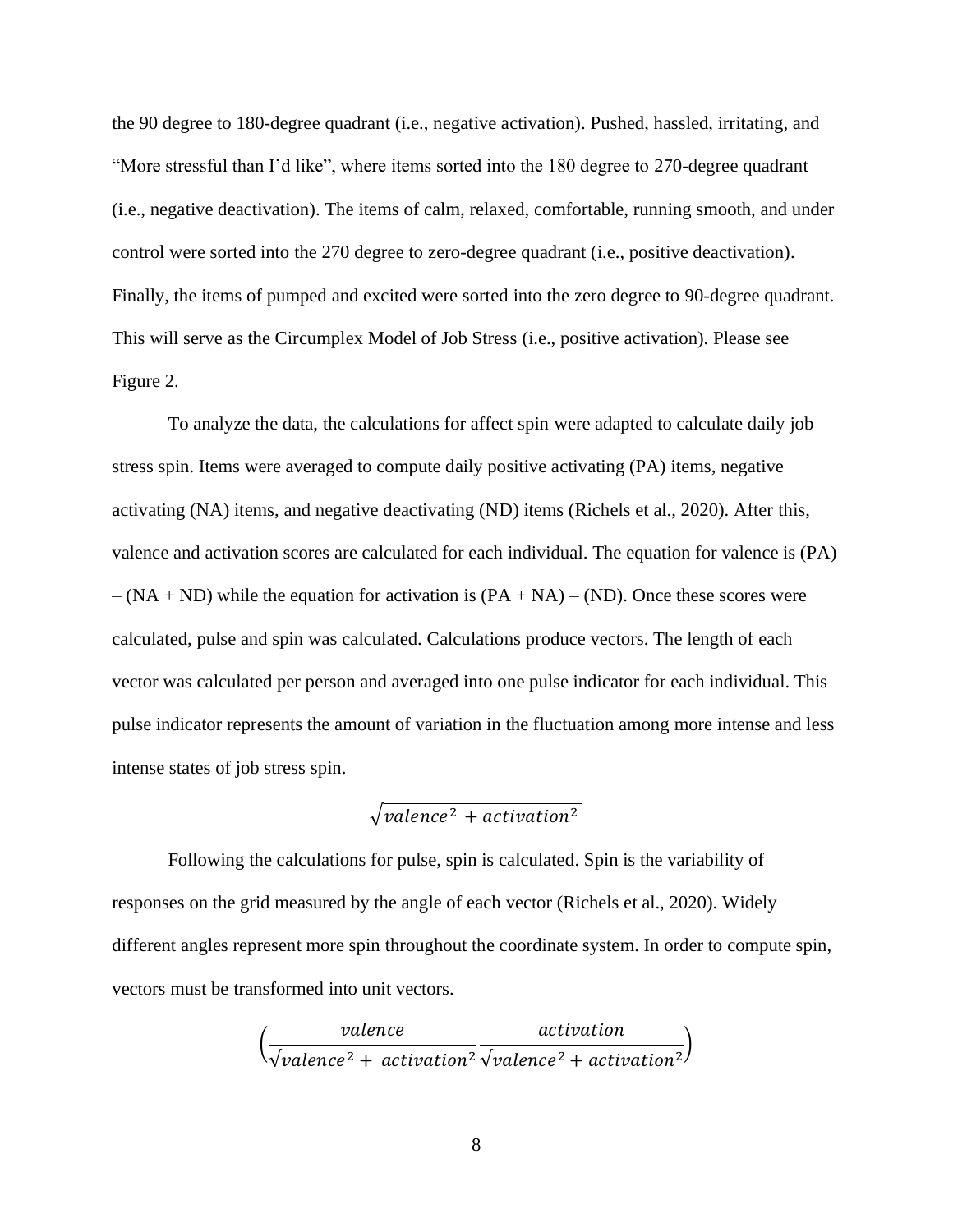The mean vector of all states of one individual is calculated by the sum of the vectors, providing R, which is calculated as follows

$$
\left(\sum \frac{valence}{\sqrt{valence^2 + activation^2}}, \sum \frac{activation}{\sqrt{valence^2 + activation^2}}\right)
$$

The data is then standardize in order to calculate the length of R

$$
\sqrt{\left(\Sigma \frac{valence}{\sqrt{valence^2 + activation^2}}\right) + \left(\Sigma \frac{activation}{\sqrt{valence^2 + activation^2}}\right)}
$$
  
n

The length of R can range from 0 to 1. Angles that are widely dispersed can cancel each other out, causing R to approach 0. No variability in angles will cause R to equal 1 (Richels et al. 2020). Finally, the last calculation of spin is completed by finding the standard deviation of the deviation for the angles of the unit vector.

$$
\sqrt{-2\ln\left(\frac{R}{n}\right)}
$$

This final calculation can range from 0 to infinity.

Following the calculation of spin, a multilevel hierarchical regression was conducted, along with a  $\Delta R^2$  test to examine whether daily job stress spin predicted significantly more variance in burnout over and above daily mean job stress.

# **Results**

<span id="page-17-0"></span>Prior to conducting the multilevel regression analysis, job stress spin was calculated using the equation for affect spin. Job stress spin was calculated within-person on both the daily and the weekly (or between person) level. To calculate job stress spin on the daily level, items categorized as positive activation (PA), negative activation (NA), and negative deactivation (ND) where averaged respectively. These averages were then used as the PA, NA, and ND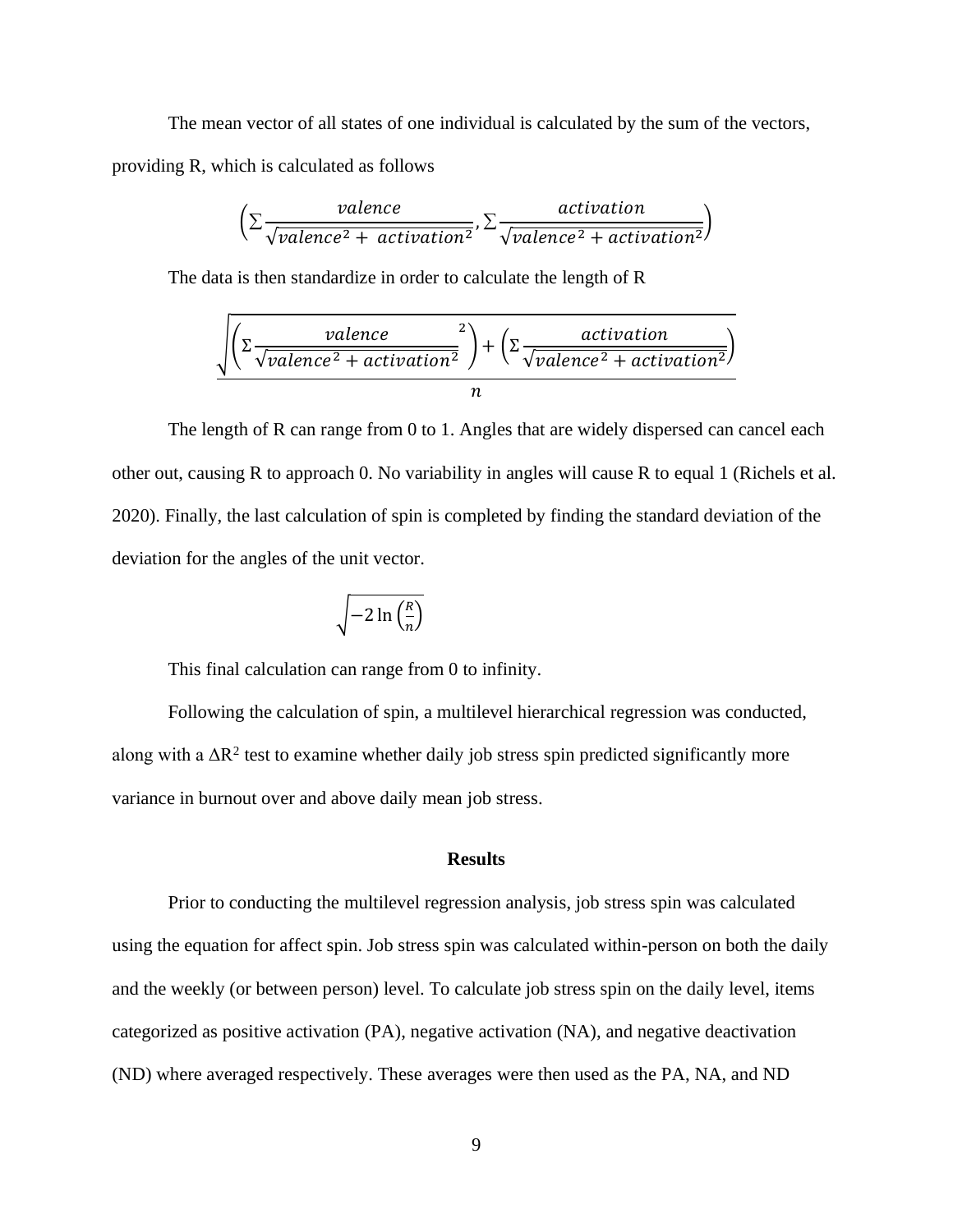values in the equations for valence and activation. The calculation for daily job stress spin follows the same steps as the calculation for total job stress spin, with the exception of the summing of vectors. Summing the vectors for each individual was skipped in order to calculate daily job stress spin of participants. Daily mean job stress was calculated for each individuation such that higher daily mean scores indicated more job stress on that day.

## **Descriptive Analyses**

SPSS software was used to compute descriptive analyses. The means, standard deviations, and correlations are reported in Table 1. Composite scores were calculated for each construct. Examination of zero-order bivariate correlations indicated that positive affect, negative affect, trait anger, and job control should be controlled for at the between-person level (Model 2).

# **Model Testing**

Multilevel regression analysis with nested model comparison was conducted in MPlus. In Model 1, control variables were entered at level 2, along with the outcome variable, burnout. At level 1, daily mean job stress was entered, with burnout at level 2 regressed onto daily mean job stress at level 1. Results indicate that daily mean job stress significantly predicted burnout ( $\beta$  = .31,  $p = .003$ , CI = .10, .52). The R<sup>2</sup> = .384 for Model 1 indicating that 38.4% of the variance in burnout was explained by daily mean job stress. In Model 2, daily job stress spin was entered at level 1, controlling for daily mean job stress and level 2 predictor variables. Results indicated that daily job stress spin significantly predicted burnout, after accounting for daily mean job stress ( $\beta$  = .27, *p* = .008, CI = .07, .47). The R<sup>2</sup> = .54 for Model 2 indicating that 54% of the variance in burnout was accounted for by daily mean job stress and daily job stress spin. There was a significant change in  $\mathbb{R}^2 (\Delta \mathbb{R}^2 = .16)$ . This supports the research question that daily job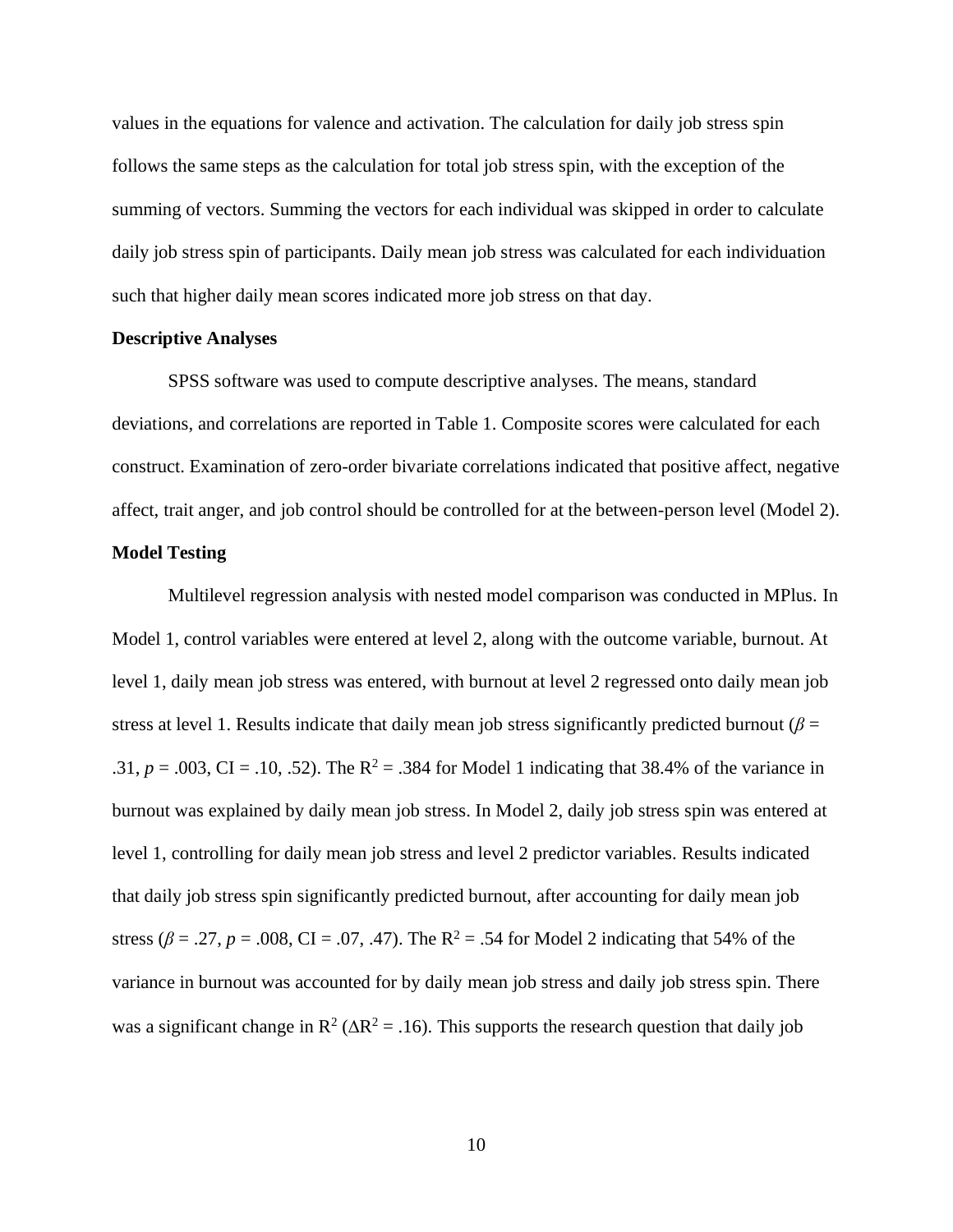stress spin does predict incremental variance over daily mean job stress in burnout. The  $\Delta R^2$  was significant,  $F(1, 105) = 36.36$ ,  $p < .05$ . Please see Table 2 for results.

### **Discussion**

<span id="page-19-0"></span>The purpose of this study was to examine job stress as a dynamic phenomenon through the adaptation of the Circumplex Model of Affect (Russell, 1980). Additionally, I sought to examine if daily job stress spin predicted associated outcomes of job stress, such has burnout, over and above daily mean job stress. An existing data set utilizing daily dairy methodology was used. This data set collected data each day over a 5-day period. Daily job stress spin significantly predicted incremental variance in burnout over and above daily mean job stress, supporting my research questions. These findings have both theoretical implications that may steer future research.

## **Theoretical Implications and Future Research**

The findings of this study will add to both the current job stress literature as well as add to the literature of the Circumplex Model of Affect (Russel, 1980) and how it may be adapted in the future. The findings of this study support the use of job stress spin as a valid variable of interest in predicting chronic stress outcomes (e.g., burnout). The Circumplex Model of Job Stress should be investigated further. The results of this study suggest daily job stress spin does predict distal outcomes over and above daily mean job stress. This study may also suggest that daily job stress spin has a stronger relationship with more proximal stress outcomes. Future studies should examine the relationship between daily job stress spin and proximal stress outcomes, such as end-of-day emotional exhaustion and detrimental spillover between work and home.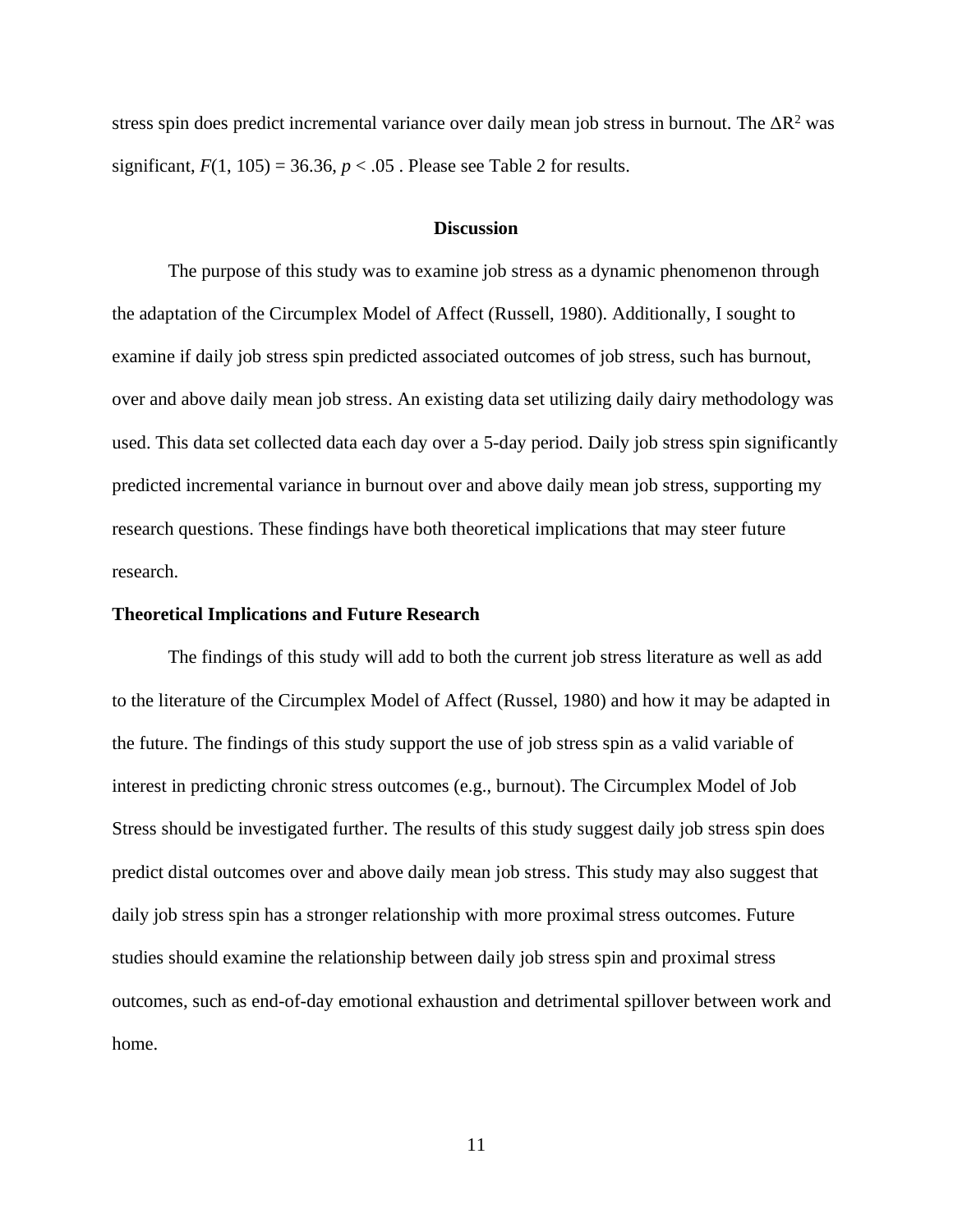Additionally, the sample for analyses was collected in 2018, before the pandemic and before a significant amount of the workforce transitioned from working in an office to working from home. Future studies may investigate how this transition has impacted the amount of daily job stress spin individuals experience due to home pressures being present during their workday.

#### **Strengths and Limitations**

This study has both strengths and limitations. Utilizing a daily dairy study designed over a period of 5 days allowed for a more accurate representation of both daily mean job stress and daily job stress spin as well as the variance in daily experiences. Additionally, I used reliable and valid measures of burnout and job stress (Demerouti & Bakker, 2001; Stanton et al., 2001). The strength of these measurement tools ensures this study was measuring what was intended to be measured.

With strengths come limitations. One limitation is the lack of previous research on the topic. While that does allow this study to fill a needed gap in the literature, it posed a limitation as there are no preexisting scales to measure job stress spin. In the future with more research, a better measure of job stress spin may be found than the measure used in this study. Additionally, the research could have benefited from a larger sample size. Having a smaller sample size does increase the probability of having a type II error. The age of the data may also be considered a limitation in this study. Data were collected in 2018 and because of the major change in how we conduct work due to the pandemic, the sample may not be the most accurate representation of the 2022 population.

# **Conclusion**

<span id="page-20-0"></span>The current study examined the relationships between daily job stress spin and burnout. The results supported that job stress is a dynamic phenomenon and does spin daily. Additionally,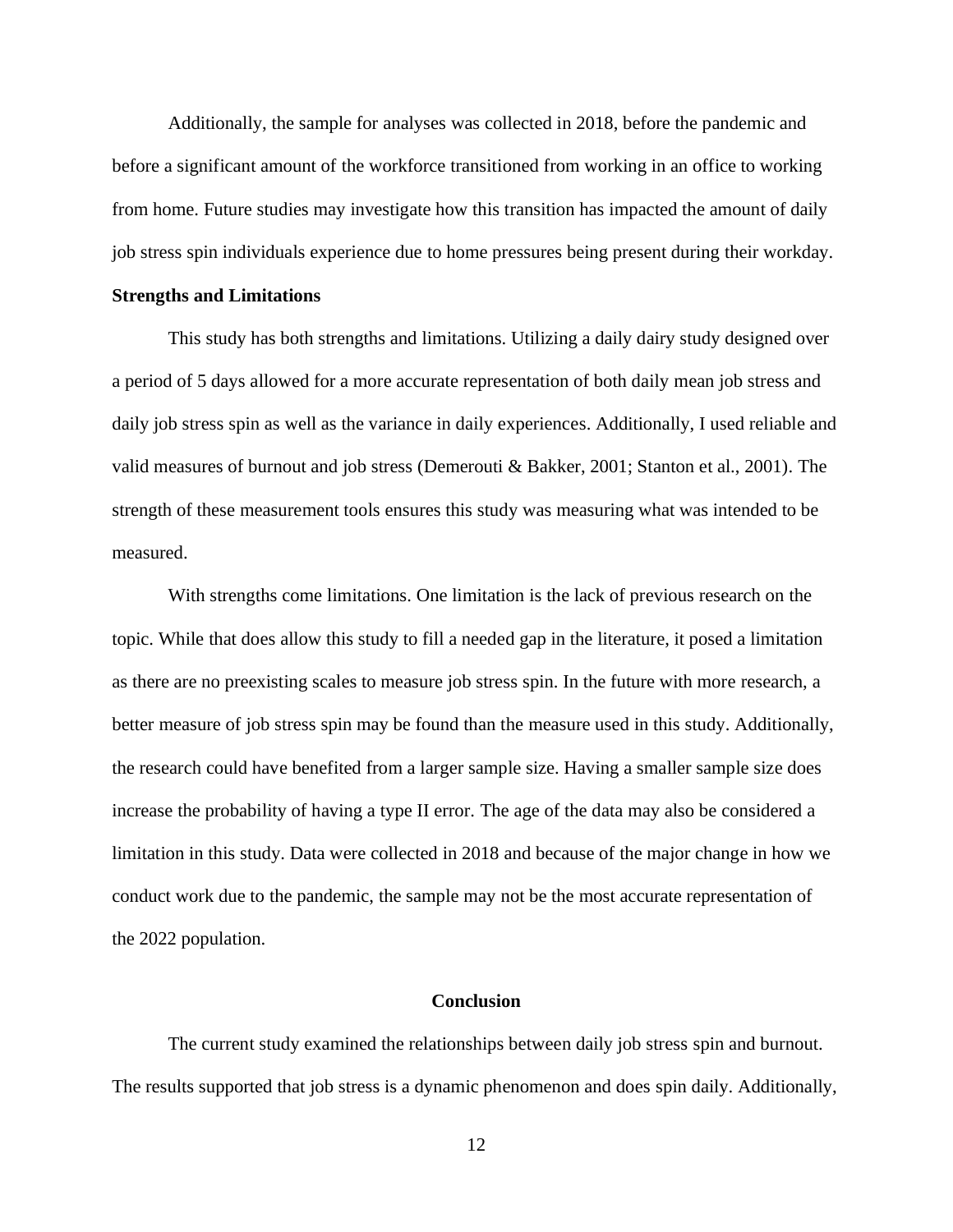the results support that daily job stress spin is a predictor of burnout and predicts predict incremental variance in burnout over daily mean job stress.

The results of this study not only contribute to a better understanding of job stress, particularly as a dynamic phenomenon, the results also open the door for more research related to job stress spin. As there are no existing studies related to the adaptation of the Circumplex Model of Affect (Russel, 1980) to reflect job stress spin, this study becomes the first in what could be a robust examination of job stress spin. This study also adds to current studies on Circumplex Model of Affect (Russel, 1980) and how it can be adapted to other stressors.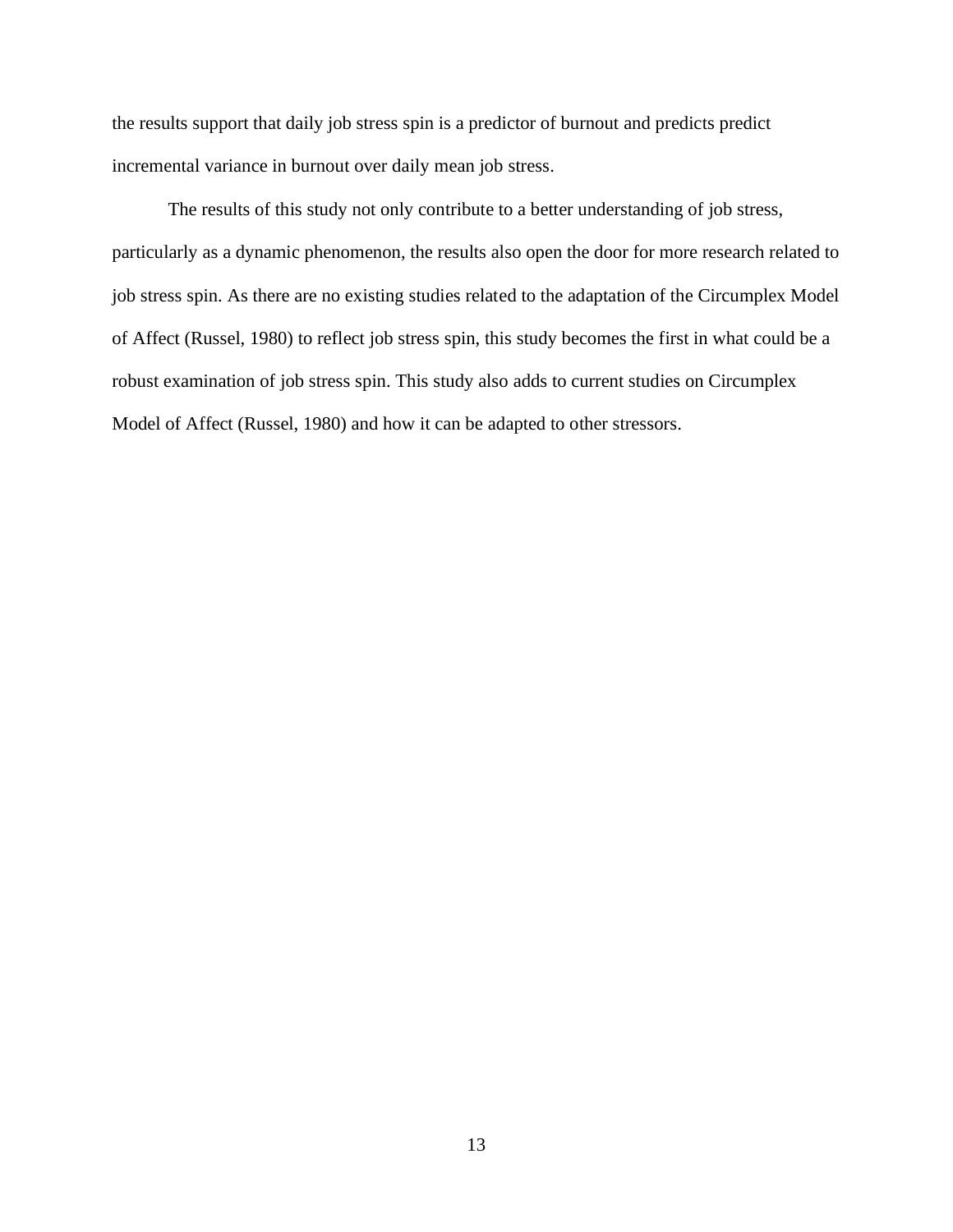## **References**

- <span id="page-22-0"></span>Bakker, A. B., Demterouti, E., & Verbeke, W. (2004). Using the job demands-resources model to predict burnout and performance. *Human Resource Management*, *43*, 83-104. https://doi.org/10.1002/hrm.200004
- Beal, D. J. & Ghandour, L. (2011). Stability, change, and the stability of change in daily workplace affect. *Journal of Organizational Behavior*, *32*, 526-546. https://doi.org/10.1002/job.713
- Beal, D. J., Trougakos, J. P., Weiss, H. M., & Dalal, R. S. (2013). Affect spin and the emotion regulation process at work. *Journal of Applied Psychology*, *98*, 593-605. https://doi.org/10.1037/a0032559
- Carlson, D. S., Thompson, M. J., & Kacmar, K. M. (2018). Double crossed: The spillover and crossover effects of work demands on work outcomes through the family. *Journal of Applied Psychology*, *104(2)*, 214-228. http://dx.doi.org/10.1037/apl0000348
- Clark, M. A., Robertson, M. M., & Carter, N. T. (2018). You spin me right round: A withinperson examination of affect spin and voluntary work behavior. *Journal of Management*, *44*, 3176-3199. https://doi.org/10.1177/0149206316662315
- Demerouti, E. & Bakker, A. B. (2001). The Oldenburg Burnout Inventory: A good alternative to measure burnout (and engagement). *Handbook of stress and burnout in health care, 65,*  78.
- Edwards, J. (1992). A cybernetic theory of stress, coping, and well-being in orgnizations. *Academy of Management Review, 17(2),* 238 – 274.
- Hege, A., Lemke, M. K., Apostolopoulos, Y., & Sonmez, S. (2019). The impact of work organization, job stress, and sleep on the health behaviors and outcomes of U.S. long-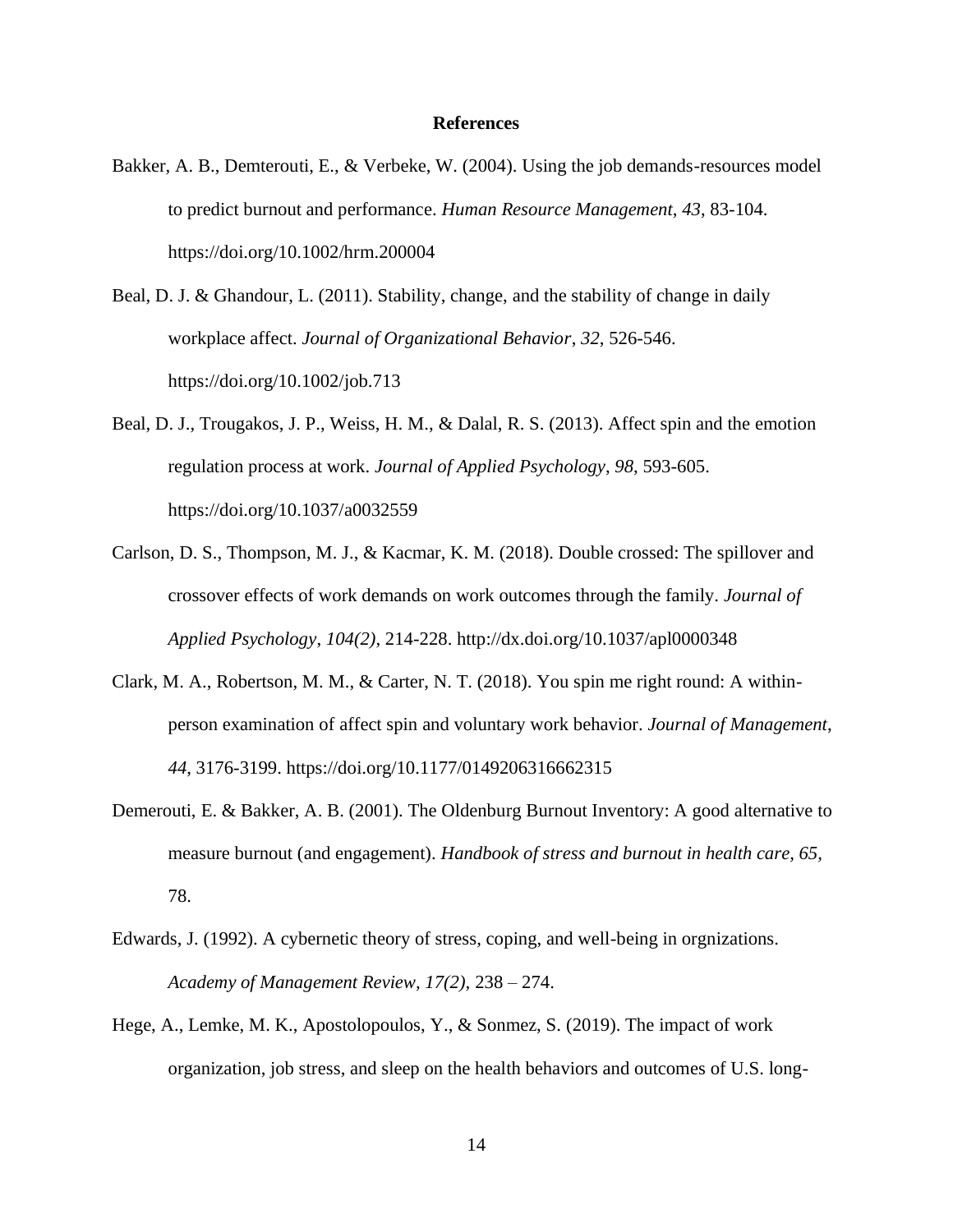haul truck drivers. *Health Education & Behavior*, *46(4)*, 626 – 636. https://doi.org/10.1177/1090198118926232

- Jung, H. Park, I. J., & Rie, J. (2015). Future time perspective and career decisions: The moderating effects of affect spin. *Journal of Vocational Behavior*, *89*, 46-55. https://doi.org/10.1016/j.jvb.2015.04.010
- Kivimaki, M. et al. (2018). Work stress and risk of death in men and women with and without cardiometabolic disease: a multicohort study. *The Lancet Diabetes and Endocrinology, 6(9)*, 705 – 713. https://doi.org/10.1016/S2213-8587(18)30140-2
- Lazarus, R. S. (1999). Hope: An emotion and a vital coping resource against despair. *Social Research*, *66(2)*, 653-678.
- Lazarus, R. S., & Folkman, S. (1984). Stress, appraisal, and coping. Springer publishing company.
- Maslach, C., Schaufeli, W. B., & Leiter, M. P. (2001). Job burnout. *Annual Review of Psychology*, *52*, 397 – 422. https://doi.org/10.1146
- Mohammed, D., et al. (2020). Health implications of job-related stress, motivation and satisfaction in higher education faculty and administrators. *Journal of Applied Research in Higher Education, 12(4),* 725 – 741*.* https://doi.org/10.1108/JARHE-04-2018-0056
- Murali, S. B., Basit, A., & Hassan, Z. (2017). Impact of job stress on employee performance. *International Journal of Accounting & Business Management*, *5(2)*, 13-33.
- Pandey, D. L. (2020). Work stress and employee performance: An assessment of impact of work stress. *International Research Journal of Human Resource and Social Sciences*, *7(5)*, 2394 – 4218.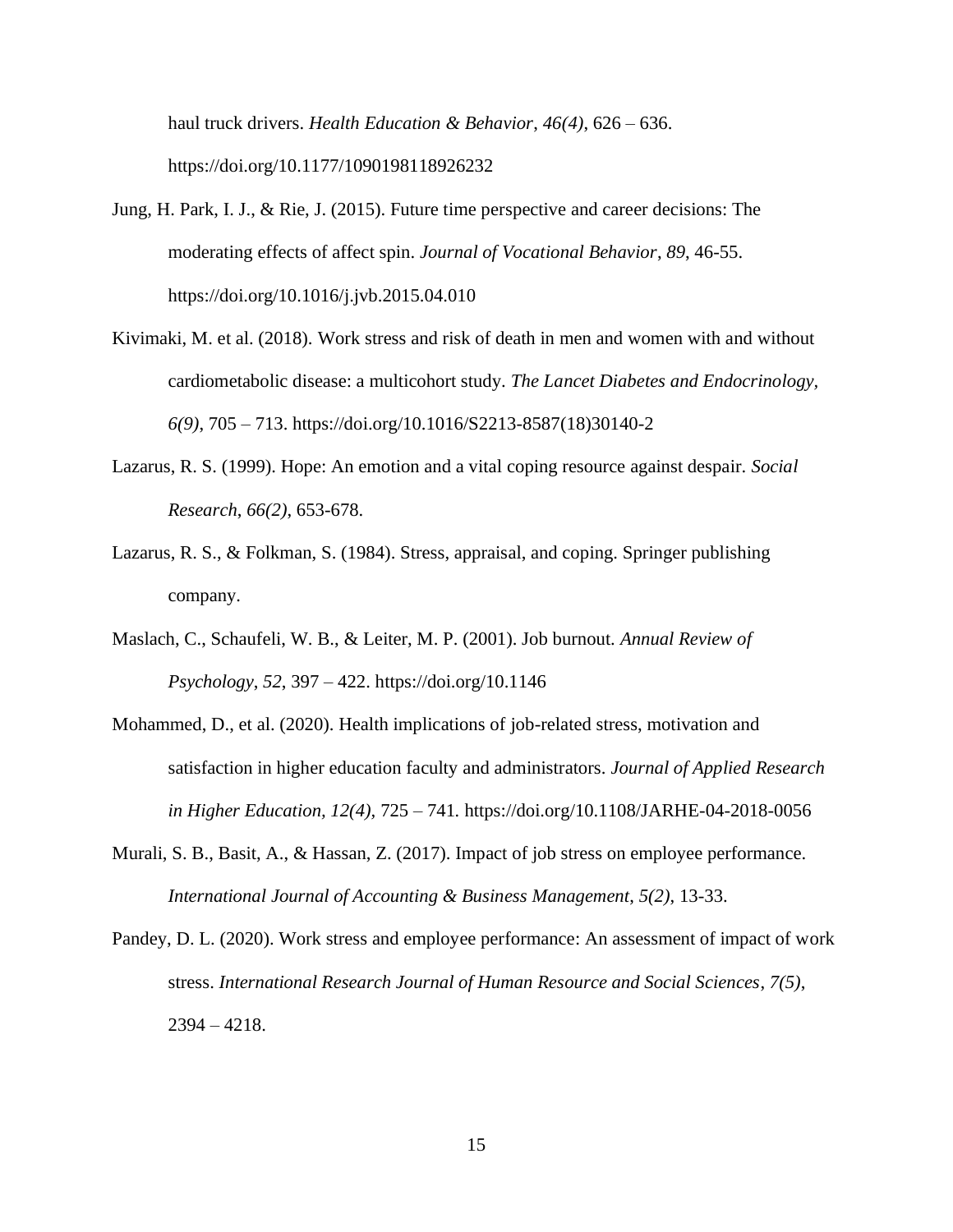- Richels, K. A., Day, E. A., Jorgensen, A. G., & Huck, J. T. (2020). Keeping calm and carrying on: Relating affect spin and pulse to complex skill acquisition and adaptive performance. *Frontier in Psychology*, *11(377)*. https:// doi: 10.3389/fpsyg.2020.00377
- Russel, J. A. (1980). A circumplex model of affect. *Journal of Personality and Social Psychology*, *39*, 1161-1178. https://doi.org/10.1037/h0077714
- Stanton, J. M., Balzer, W. K., Smith, P. C., Parra, L. F., & Ironson, G. (2001). A general measure of work stress: The stress in general scale. *Educational and Psychological Measurement*, *61(5)*, 866-888. https://doi.org/10.1177/00131640121971455
- Sonnentag, S., Casper, A., & Pinck, A. S. (2016). Job stress and sleep. In J. Barling, C. M. Barnes, E. L. Carleton, & D. T. Wagner (Eds.), Work and sleep: Research insights for the workplace (pp. 77–99). Oxford University Press. https://doi.org/10.1093/acprof:oso/9780190217662.003.0005
- Sonnentage, S. & Binnewies C. (2013). Daily affect spillover from work to home: Detachment from work and sleep as moderators. *Journal of Vocational Behavior*, *83*(2), 198-208. https://doi.org/10.1016/j.jvb.2013.03.008
- Truxillo, D. M., Bauer, T. N., & Erdogan, B. (2016). *Psychology and Work: Perspectives on Industrial and Organizational Psychology.* Routledge.
- Uy, M. A., Sun, S., & Foo, M. (2017). Affect spin, entrepreneurs' well-being and venture goal progress: The moderating role of goal orientation. *Journal of Business Venturing*, *32*(4), 443-460. https://doi.org/10.1016/j.jbusvent.2016.12.001
- Wulvik, A. S., Dybvik, H., & Steinert, M. (2019). Investigating the relationship between mental state (workload and affect) and physiology in a control room setting (ship bridge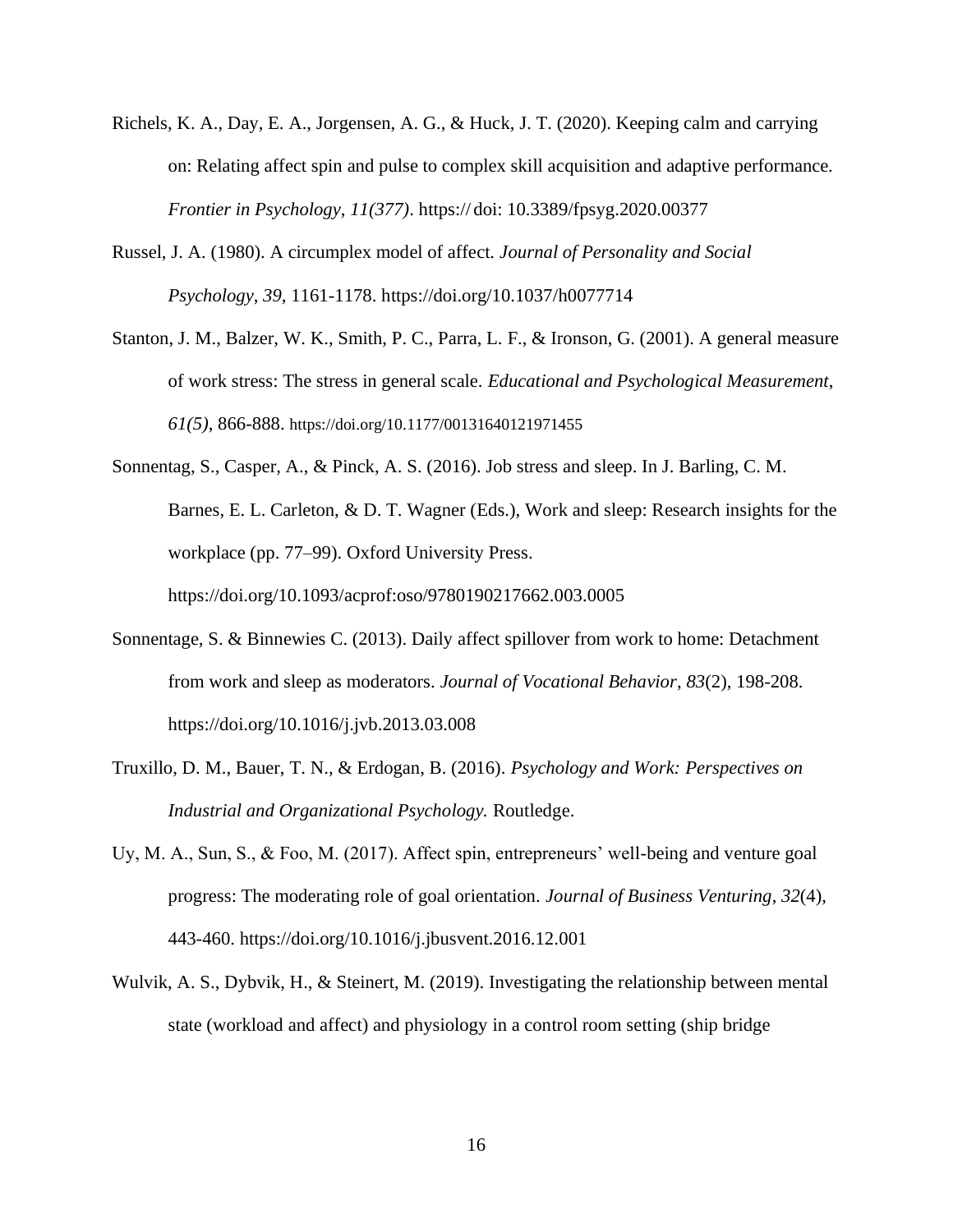simulator). *Cognition, Technology, & Work*, *22*, 95-108. https://doi.org/10.1007/s10111- 019-00553-8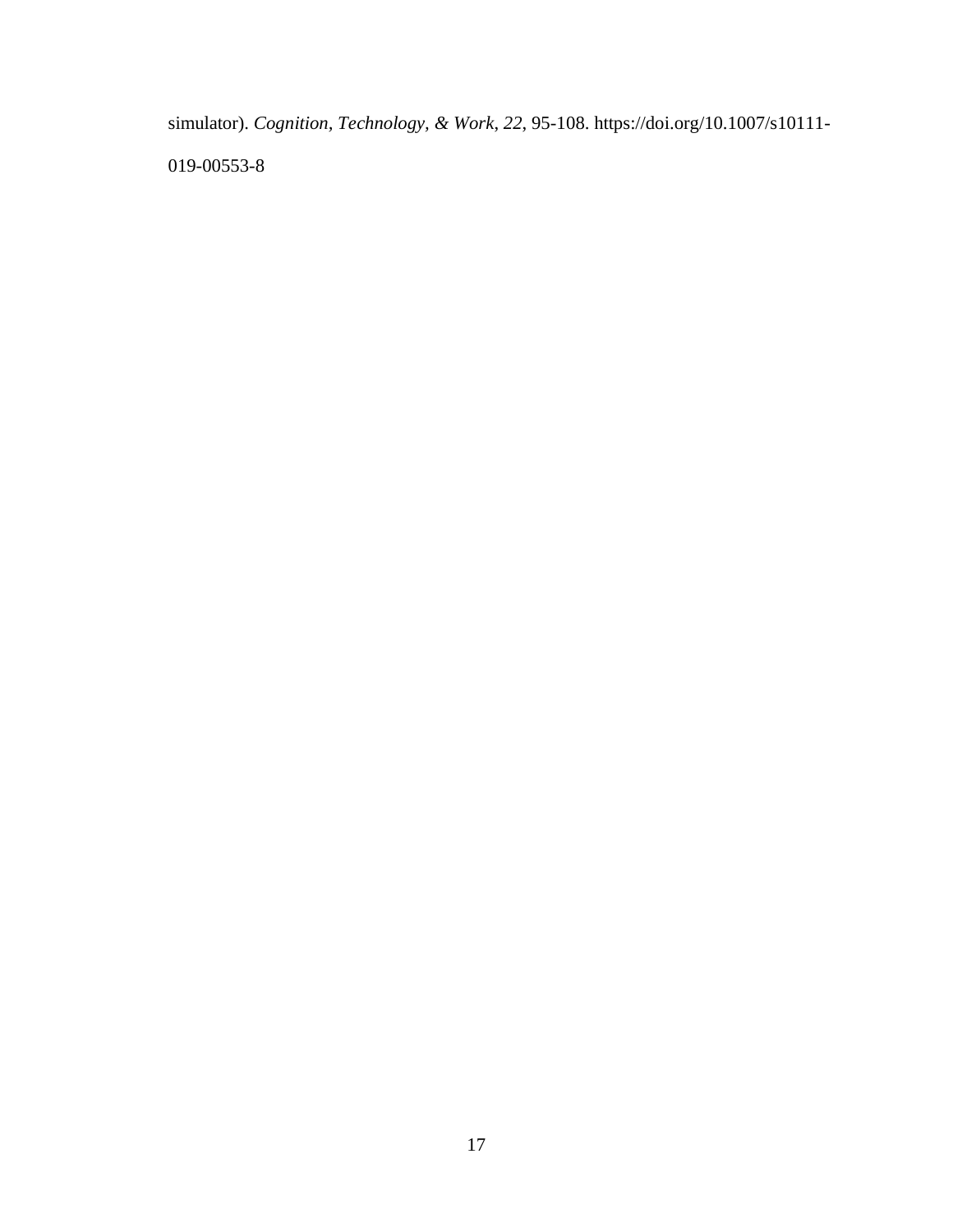| <b>Variable</b>                    | $\mathbf{1}$ | $\overline{2}$ | 3       | $\overline{4}$ | 5      | 6      | $\tau$ | 8      | 9 | $\boldsymbol{M}$ | SD         |
|------------------------------------|--------------|----------------|---------|----------------|--------|--------|--------|--------|---|------------------|------------|
| $1. \text{Age}$                    |              |                |         |                |        |        |        |        |   | 35.79            | 9.58       |
| 2. Gender                          | .17          |                |         |                |        |        |        |        |   | <b>XXX</b>       | <b>XXX</b> |
| 3. Positive<br>Affect              | .10          | .001           |         |                |        |        |        |        |   | 3.69             | 0.74       |
| 4. Negative<br>Affect              | $-.13$       | .01            | $-.28$  |                |        |        |        |        |   | 1.62             | 0.61       |
| 5. Trait<br>Anger                  | $-.23$       | .02            | $-.15$  | .49            |        |        |        |        |   | 1.61             | 0.56       |
| 6. Job<br>Control                  | .001         | $-.01$         | .10     | $-.05$         | $-.06$ |        |        |        |   | 2.39             | 0.94       |
| 7. Burnout                         | $-.05$       | .09            | $-.37$  | .37            | .40    | $-.35$ |        |        |   | 2.64             | 0.79       |
| 8. Daily Job<br><b>Stress</b>      | $-.01$       | .01            | $-.10$  | .18            | .21    | $-.25$ | .36    |        |   | 2.17             | 0.69       |
| 9. Daily Job<br><b>Stress Spin</b> | $-.02$       | .16            | $-.001$ | .04            | $-.05$ | .02    | .08    | $-.82$ |   | 4.69             | 1.41       |

**Table 1.** *Means, Standard Deviations, and Correlations*

*Note:* **bold** = significant at  $p < .05$ ; no means and standard deviations reported for gender (categorical variables).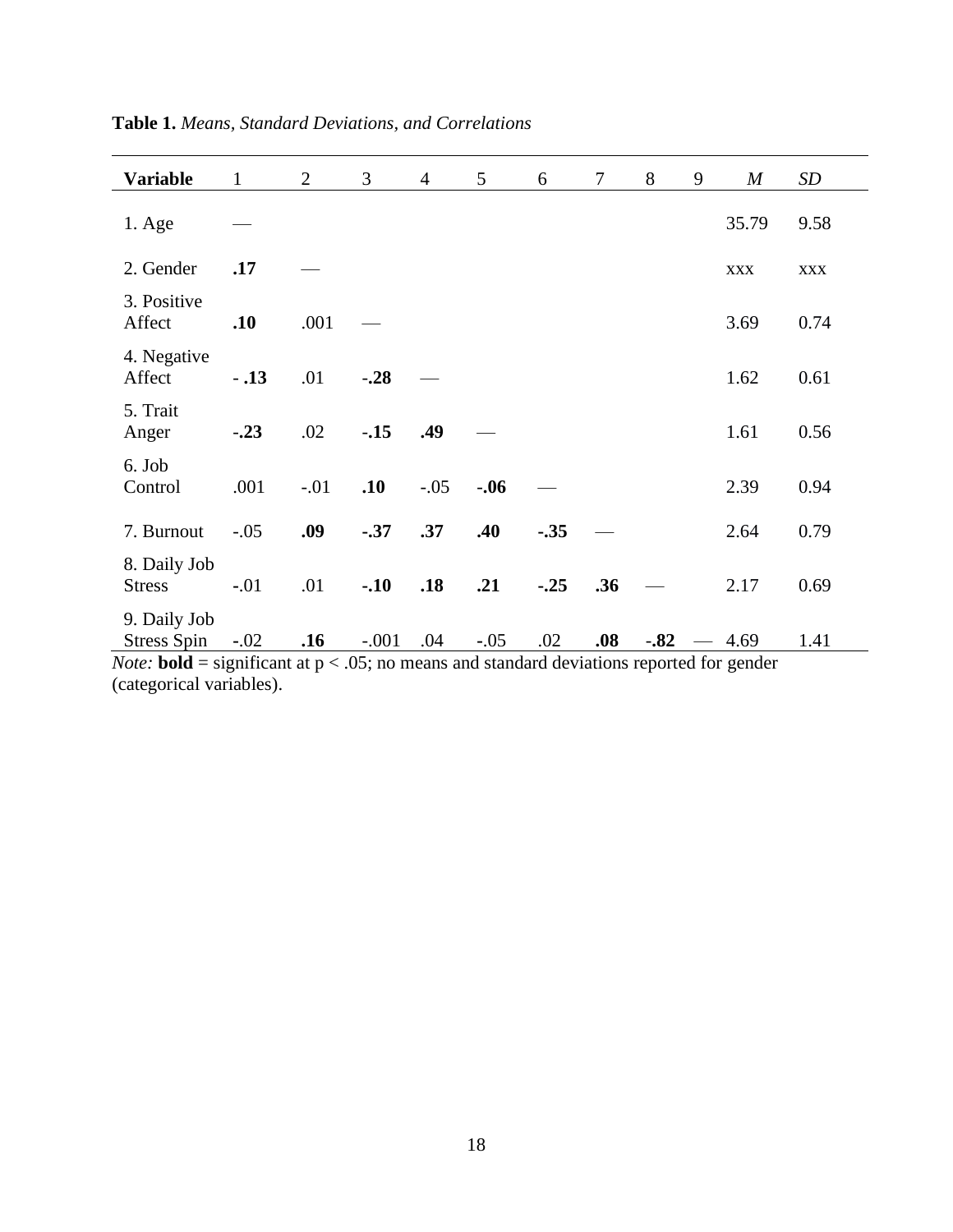| Models  |                        |          | <b>Burnout</b> |                |
|---------|------------------------|----------|----------------|----------------|
|         | Variables              | $\beta$  | <b>SE</b>      | $\mathbb{R}^2$ |
| Model 1 |                        |          |                |                |
|         | <b>Positive Affect</b> | $-0.27$  | 0.09           |                |
|         | <b>Negative Affect</b> | 0.13     | 0.09           |                |
|         | <b>Trait Anger</b>     | 0.23     | 0.09           |                |
|         | Job Control            | $-0.24*$ | 0.07           |                |
|         | Daily Job Stress       | $0.31*$  | 0.11           |                |
|         |                        |          |                | .384*          |
| Model 2 |                        |          |                |                |
|         | Daily Job Stress       |          |                |                |
|         | Spin                   | $0.27*$  | 0.10           |                |
|         |                        |          |                | $.542*$        |

# **Table 2.** *Model Results*

*Note:*  $p < .01$ <sup>\*</sup>.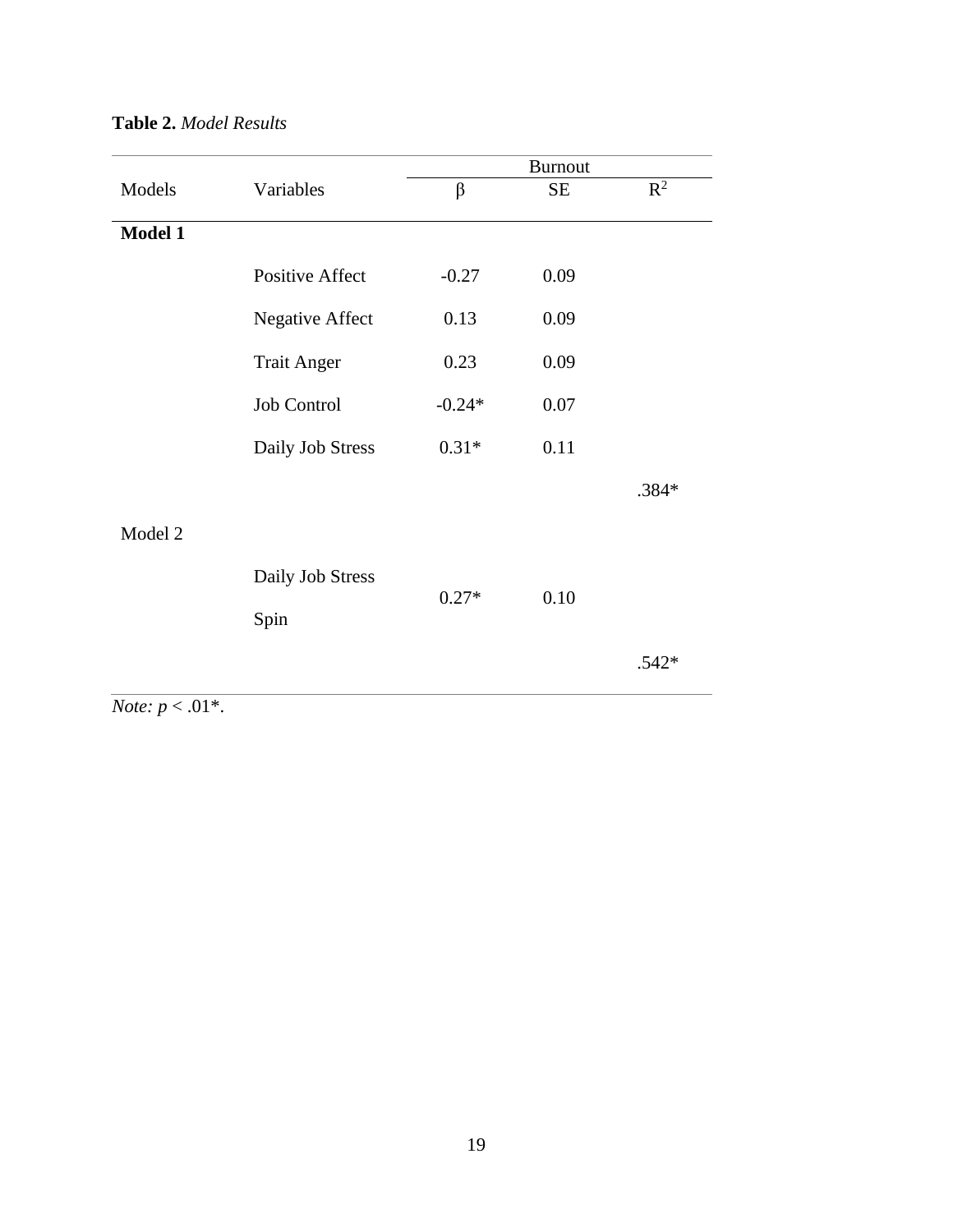

270<sup>°</sup> Low Arousal